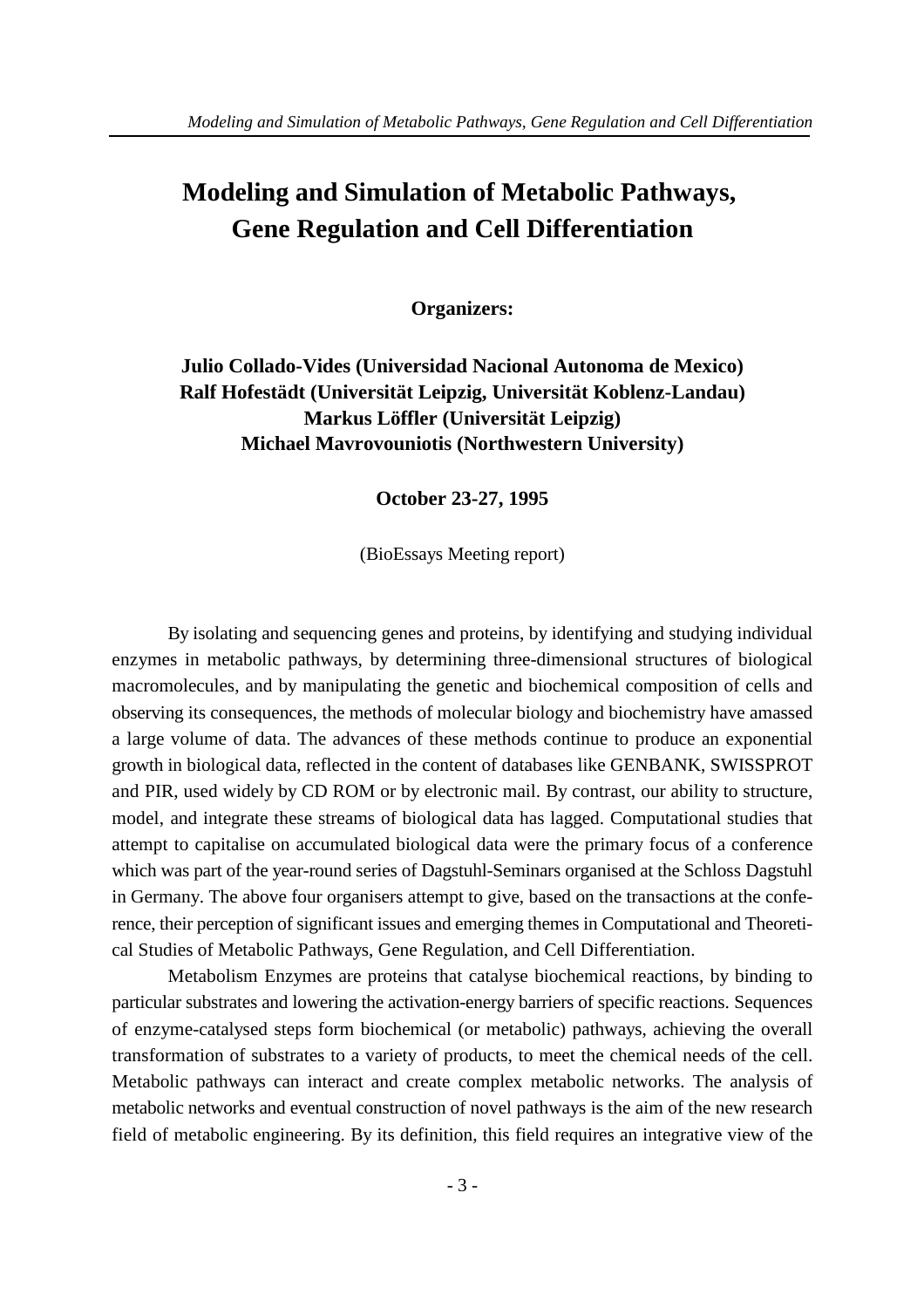metabolism: In analyzing a pathway, one may discover interactions among pathways with different physiological functions; in synthesizing a new pathway, one can make use of building blocks (enzymes) encoded in the genes of different organisms. The Boehringer Mannheim company has produced a map of metabolic pathways, that provides a colorful visual integrative tool. G. Michal discussed the obstacles, objectives and trade-offs that guided the design and notation of this metabolic wall-chart. It would be clearly desirable to have each metabolite (biochemical compound) appear as a single node in the chart, with all its reactions emanating from it. But given the large number of reactions in which some metabolites participate (like for example, currency metabolites such as NAD or ATP, or, to a lesser extent, common intermediates such as pyruvate), this would create a confusing spaghetti-like appearance. Thus, many metabolites appear as multiple nodes in different parts of the metabolic chart. To allow the user to locate metabolites and enzymes, an index is used, providing coordinates, much like a street index of a city map. Different colors and fonts are used for a categorisation of the metabolites and enzymes. These workarounds are needed because of the inherent weaknesses of maps, textbooks, or other static representations. Many attendees pointed out that a computerised version of the metabolic map would be much easier to use. Indeed, computational metabolic databases with graphical display of pathways are already being developed in various laboratories.

Especially useful for metabolic engineering is the implementation of integrative information systems, that represent genes, enzymes, and metabolic pathways. P. Karp is developing the first integrated metabolic information system for E. coli. The EcoCyc system contains information ranging from structures of metabolites and stoichiometries of reactions, to enzyme cofactors, activators and inhibitors, to protein subunit composition and genetic map localisation of the associated genes. Each object is computationally linked to related objects for easy navigation: A reaction, for example, is linked to its metabolites as well as to particular enzymes that catalyse it. A user could zoom in on a region of the genetic map, click on a gene to obtain detailed information about it, navigate to the enzyme product of the gene, and then to the metabolic pathway containing the enzyme. This system can be accessed at

http://www.ai.sri.com/ecocyc/ecocyc.html on the World Wide Web. Another integrated metabolic database, which can be accessed at

http://www.mcs.anl.gov/home/compbio/PUMA/Production/puma.html on the Web, was presented by T. Gaasterland. These information systems will no doubt become an important tool for metabolic engineering. In fact, as presented by Gaasterland, evolutionary metabolic reconstruction exercises are conceivable, taking into account the increasing number of completed genomic sequences available. A more quantitative source for understanding metabolic pathways is that provided by analytical models based on the use of differential equations for simulation of reaction kinetics and metabolite concentrations (H. Heinrich, D.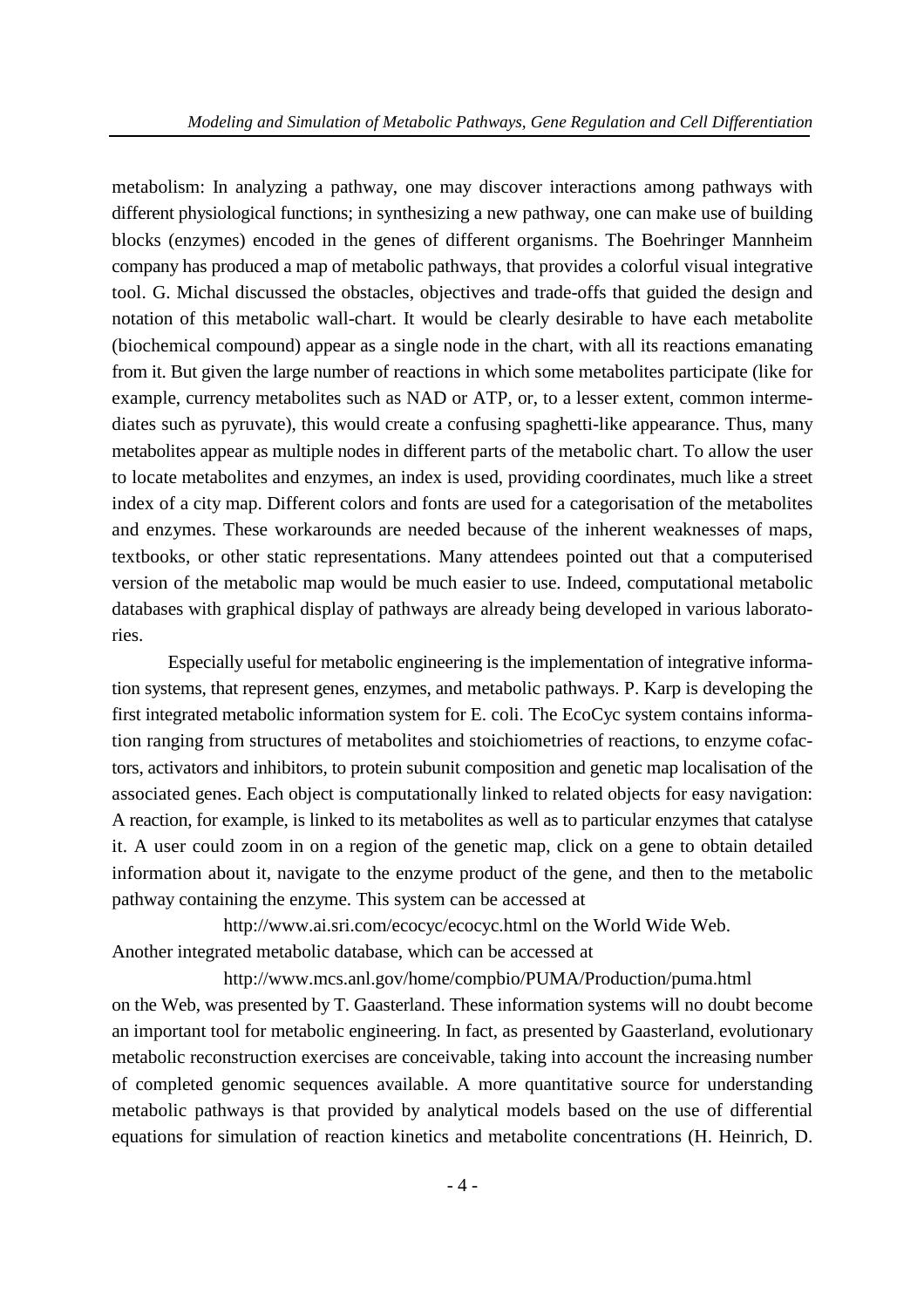Kahn, G. Stephanopoulos). Models determine behavior patterns and dominant mechanisms of a biochemical system, and are able to decompose a complex pathway and in some cases determine which pathway steps limit the overall flux towards a desired final product. This analysis is especially fruitful within parts of metabolism which are well understood from a biological point of view. Most mathematical approaches rely on the formulation of the relevant equations for each particular case, which are then solved computationally. The reliance on manually formulated mathematical models does not permit multiple uses of the same information or other types of analysis. In this sense, more flexibility can be obtained by a hybrid approach of equation-oriented methods with integrated metabolic databases, as illustrated by the object-oriented computational encoding of components (metabolites, reactions, cells, medium) of the biological dynamic system, presented by G. Breuel. This interesting approach can support simulation as well as database usage. The concepts of object-oriented programming facilitate the development, maintenance and reuse of mathematical models. Rather than models describing just individual metabolic pathways, this approach aims ultimately to model the whole metabolism as a collection of interacting subsystems. Another approach to interactive simulation of metabolic networks employs discrete models for qualitative modeling. R. Hofestädt, based on the theory of formal languages, automata, and graph theoretical methods, developed a grammatical formalisation of biochemical reactions, that enables the identification of general properties such as metabolic bottlenecks. M. Mavrovouniotis showed the use of thermodynamic arguments that determine the feasibility and direction of biotransformations - and can even place limits on reaction rates. These discrete approaches are able to cope with the usual incompleteness and uncertainty of the available knowledge, which limits the more classical quantitative equation-oriented methods. Classical continuous mathematical methods, on the other hand, are easier to reconcile with experimental measurements, which are usually quantitative.

Deciphering coding regions is now a basic task associated to the computational interpretation of DNA sequences produced by genome projects. The identification of signals in the DNA related to regulatory domains was a topic of discussion at the conference. An example of astute combination of mathematics (more specifically statistics) and biological insights was the discovery by A. Danchin of a specific base-tetramer found at frequencies much lower than would be expected at random. This sequence contains a TGC triplet that is frequently found in binding sites of prokaryotic regulatory proteins, supporting the interpretation that sequences are selected against in certain domains of the genome in order to permit adequate regulatory interactions. This result came out within the framework of statistical analysis of codon usage in E. coli that supported three main biological classes of genes: high expression, low expression, and genes from horizontal transfer. Statistical analyses of larger motifs in DNA sequences are difficult given the presence of overlapping patterns and the limited availability of datasets of well-understood sequences. Other presentations concentrated on methods of pattern recognition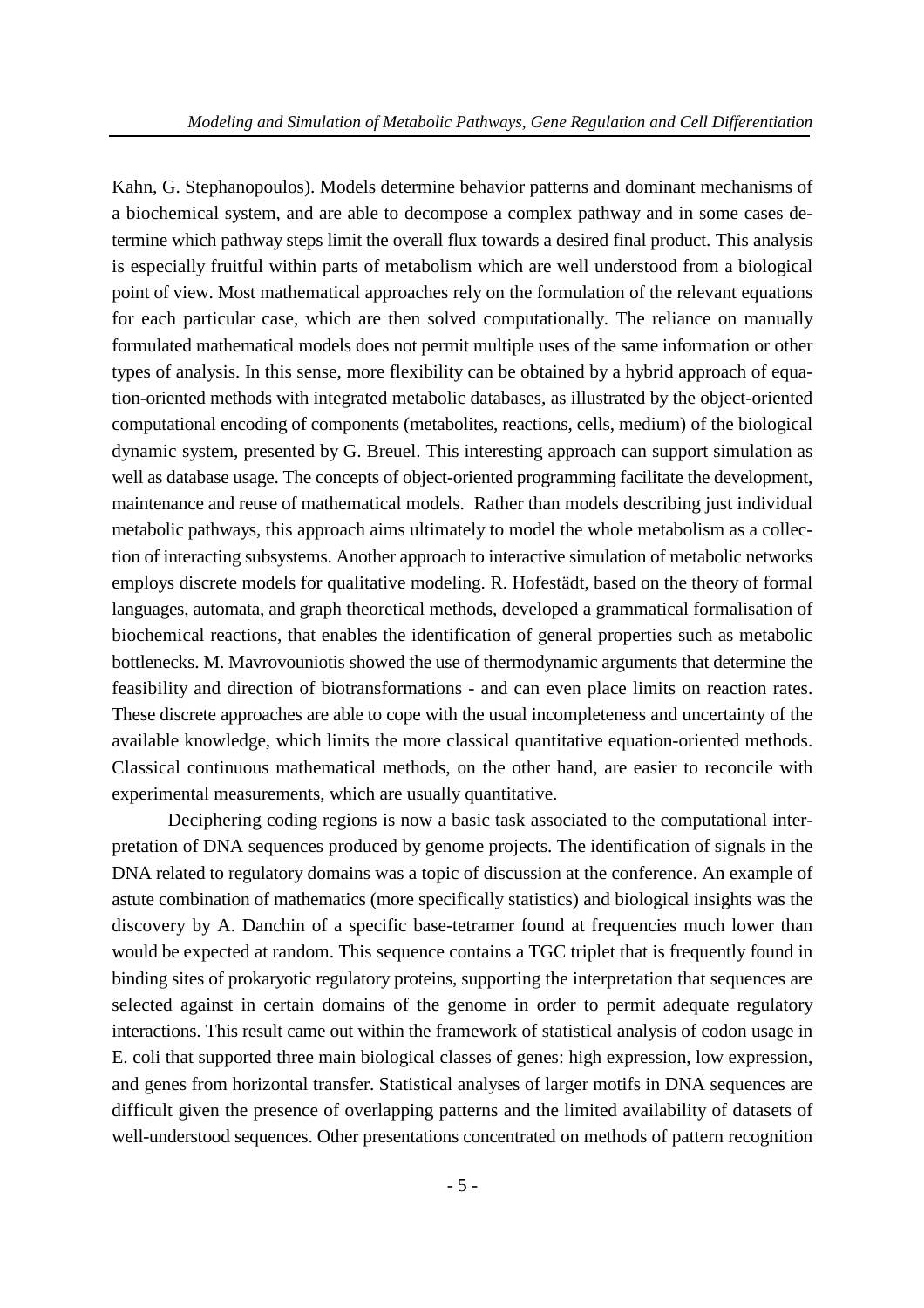for binding sites of specific regulatory proteins. The analysis of prokaryotic signals, specifically sigma 70 promoters, presented by G. Hertz, led to the observation that such promoter sequences have a low information content, given the expected number of promoters and the RNA polymerase concentration. One reasonable interpretation is that in such promoters, additional activator sites participate to attract the polymerase to bind and initiate transcription. P. Bucher presented a similar method using weight matrices for binding sites, but taking also into account the context where the site is found. He emphasized the importance of protein-protein interactions in transcription regulation. These computational studies are being complemented by the experimental evaluation of the affinity of binding of proteins to promoter sequences. Improved data would permit the construction of weight matrices for a more precise computational recognition of promoters (M. Ponomarenko). Questions dealing not with individual promoters, but with collections of promoters, regulatory proteins, and the networks produced by their interactions, require integrative reliable databases. The work of E. Wingender has resulted in the TRANS-FAC database with information on gene regulation of all eukaryotic organisms where experimental information has been published. An interesting observation he made is that proteins that belong to the same class defined in terms of their DNA-binding domain, i.e. homeo domains, or leucine-zipper-domains, do not interact more frequently with members of the same class than with proteins of a different class. Another database, christened OperonDB and presented by J. Collado-Vides, contains the available regulatory information for (approximately 150) sigma 70 E. coli promoters. Collado-Vides described a grammatical model that generates the sigma 70 collection as well as many new potential regulatory sequences. He presented two new directions of this approach, one dealing with a syntactic computational implementation to predict regulatory domains in genome sequences, and the second one dealing with a formalisation that incorporates gene activation at a distance, in sigma 54 promoters. This approach is centered on the anatomy of cis-regulatory domains. A complementary formal approach using boolean algebra, presented by D. Thieffry, predicts that networks formed by a small number of regulatory genes are more robust than large networks. These predictions have some empirical confirmation in the known E. coli network of transcriptional regulation. A third theoretical approach, presented by M. Savageau, was the demand theory of gene expression. Assuming that regulatory systems are under selection pressure, Savageau predicts that genes subject to a low demand are negatively regulated, whereas genes under high demand are positively regulated. In addition to a good number of prokaryotic genes that follow this rule, switching of regulation (positive to negative or vice versa) in eukaryotic cells is also in agreement with this theory. Essentially, cell-specific genes will be positively regulated in their corresponding cells, but negatively regulated in other cells.

Not all talks were coming from theory or computer science, as illustrated by a lucid description of the experimentally analyzed nitrogen regulation in bacteria, offered by B. Magasa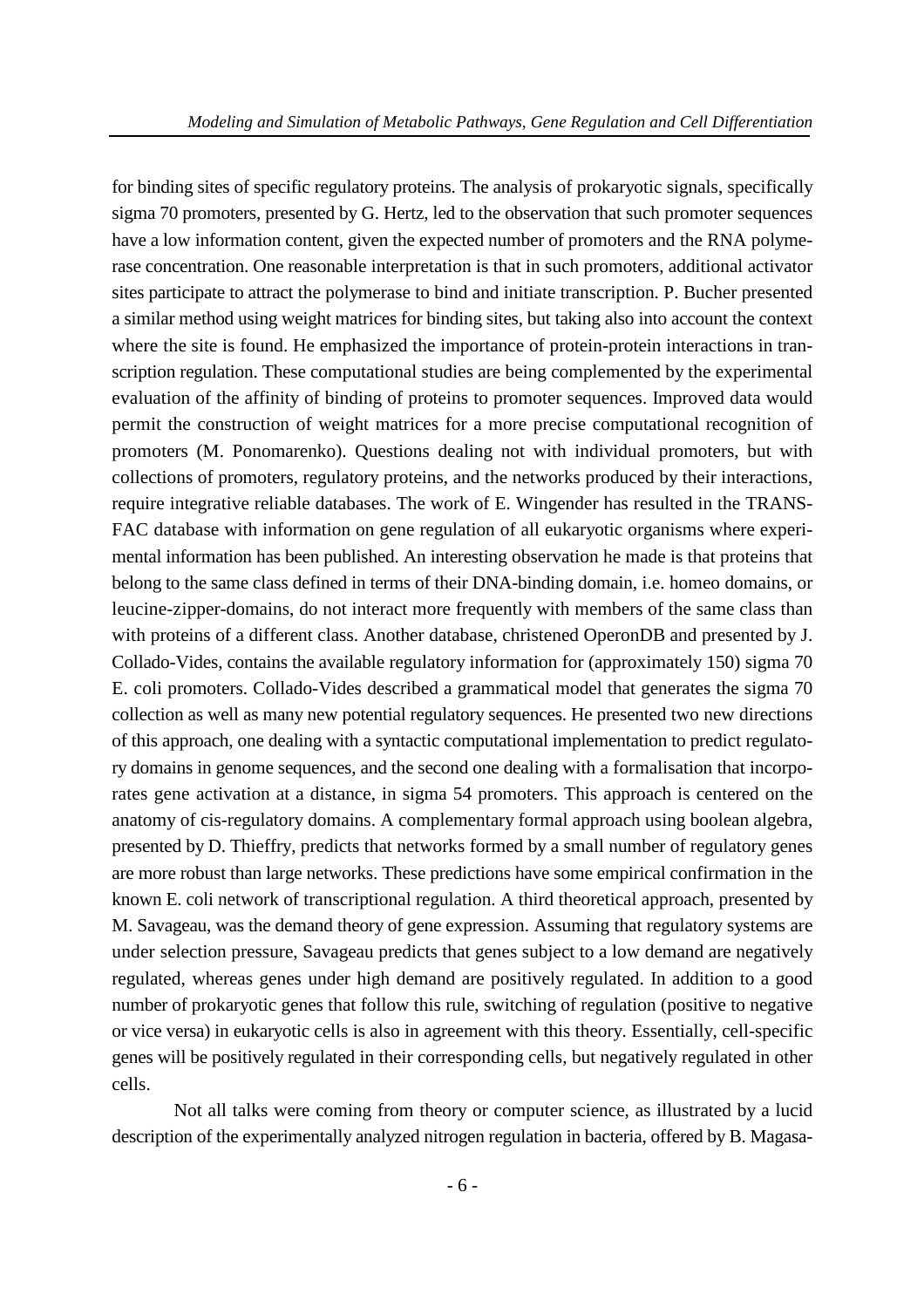nik. This complex yet logical system of regulation involves a cascade of several regulatory proteins connecting the signal of nitrogen availability to the active/inactive form of glutamine synthetase, as well as autoregulation of transcription of the glnA operon. Magasanik was able also to briefly discuss what seems to be a puzzle in the evolution of gene regulation: the plausible fallback role of a less refined regulation of the glnA operon in E. coli, which functions when some regulatory proteins of the primary system are not present or are mutated.

The coordinated regulation of the expression of genes is primarily responsible for the diversity of cell phenotypes that unfolds during the development of a higher plant or animal. During the development of a higher eukaryote, a single cell gives rise, by mitotic cell divisions, to a vast array of cell types, which are often highly specialised, each carrying out only a few metabolic functions. The mechanism by which these cells differentiate from one another during the growth and development of an organism involves control of the expression of these genes at the levels of transcription and transcript processing. Differentiation is usually a consequence of regulation of gene expression (and rather infrequently changes in genome composition, such as in the immune system). Most developmental processes in higher eukaryotes seem to be controlled by preprogrammed circuits of gene expression, where some event triggers the expression of a particular set of genes. The product of these genes functions by turning off the transcription of the first set of genes and/or turning on the transcription of a second set of genes. In turn, one or more of the products of the second set acts by turning on a third set, and so on. In these cases, the sequential expression of genes is genetically preprogrammed and the genes cannot usually be turned on out of sequence. In eukaryotes, hormones can trigger the sequential expression of sets of genes. Regulatory genes are known to be involved in the control of patterns of differentiation. In some cases regulatory elements called enhancers and silencers modulate levels of gene expressions from nearby promoters. However, the question of how these enhancers and silencers work in controlling gene expression remains a challenge. The spectrum of continuous/quantitative to discrete/qualitative techniques presented on this topic parallels the diversity of modeling approaches discussed above for metabolic pathways and gene regulation. J. Reinitz analyzed the process of segment determination in Drosophila by numerically inverting a chemical kinetic equation that describes the regulatory circuitry and accounts for the synthesis rate, diffusion and decay of gene products. C. Potten and M. Löffler described models which can explain the spatial and temporal organisation of the system relating cellular division, cell differentiation and maturation to the 3D-architecture and formation of cellular clones. The models ranged from stochastic cellular automata to describe the short term behavior of single intestinal crypts to a differential-equation model of all stages disregarding the system architecture of crypts. H. Meinhardt presented elegant models which are quantitative but as simple as possible; they attempt to capture the biological behavior not in its full detail but rather in its essential qualitative features.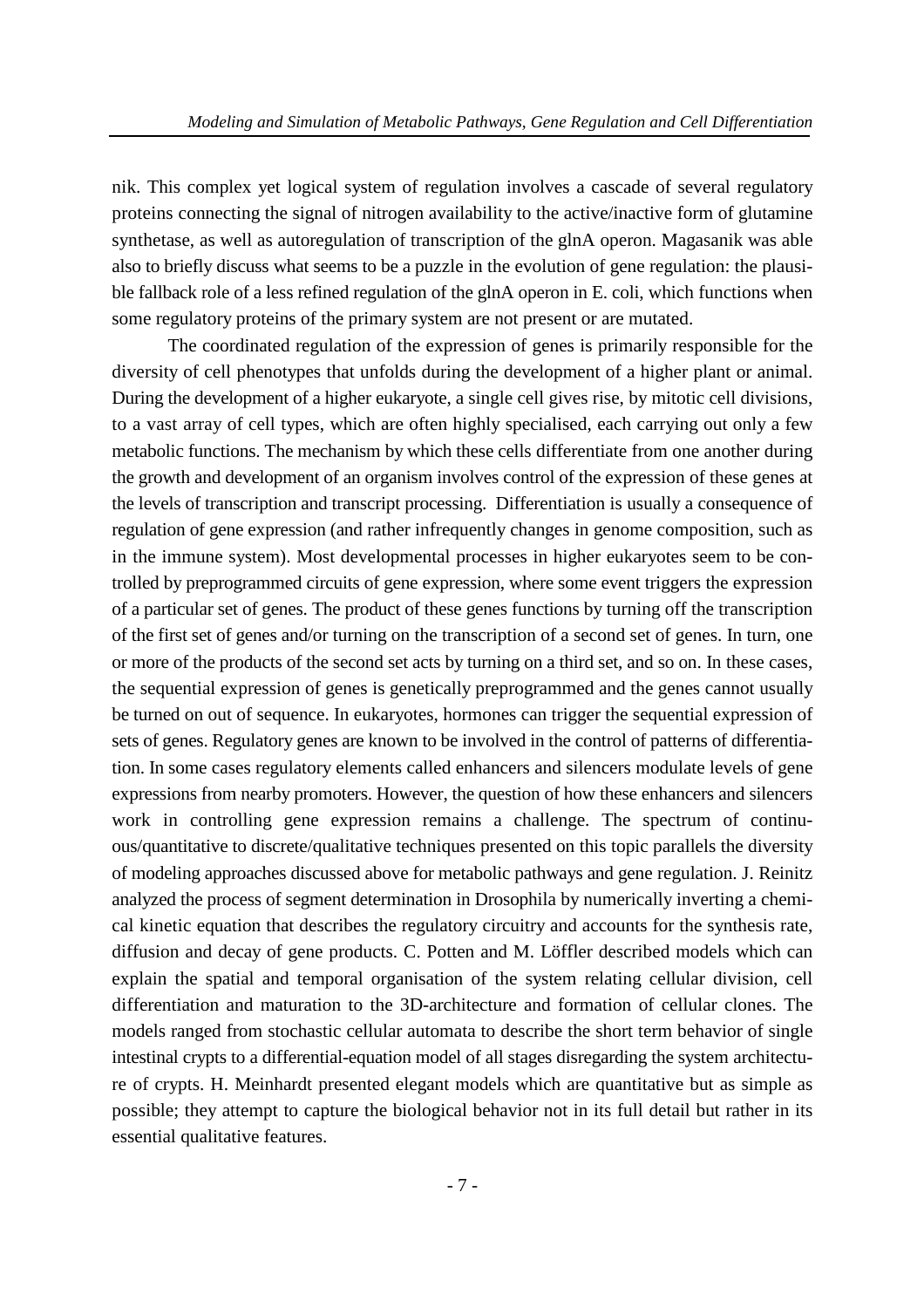Concluding Remarks

This successful meeting demonstrated the diversity of theoretical and computational approaches and the diversity of biological systems to which they can be applied. It also highlighted the utility of databases that accumulate and organise biological data and enable the study of complex biological systems on a global scale. However, despite the large volume of available data, the information is likely to be incomplete, uncertain, and qualitative on any one system of interest. Ways to cope with incomplete information must be investigated, in order to exploit this type of data and still be able to draw at least partial conclusions and predictions, as was illustrated many talks at this conference. Informal discussions in the afternoons of the conference revolved around many of the questions remain to be answered in the near future.

How informative are DNA sequences for predicting complex regulatory mechanisms ?

How far will databases bring us into a more integrated understanding of gene regulation and metabolism of the whole cell ?

How much of the complexity of regulatory networks, of metabolic networks and of pattern formation can be explained by standard evolutionary ideas ?

What is a computationally useful definition of a metabolic pathway ?

How much of the biological information available can be understood and reconstructed with integrative theoretical approaches ?

These are some of the intriguing questions of a more global molecular biology in which the computational and theoretical efforts will play a central role.

During the workshop 31 lectures which covered various topics have been presented by participants from different countries. All participants appreciated the stimulating and cordial atmosphere at Schloss Dagstuhl. The always engaged support of the Dagstuhl team was an essential contribution to the success of this seminar.

The organizers wish to thank the VW-Stiftung for its generous financial support and all those who helped to make the workshop an interesting and fruitful research experience.

December 1995

Julio Collado-Vides Ralf Hofestädt Markus Löffler Michael Mavrovouniotis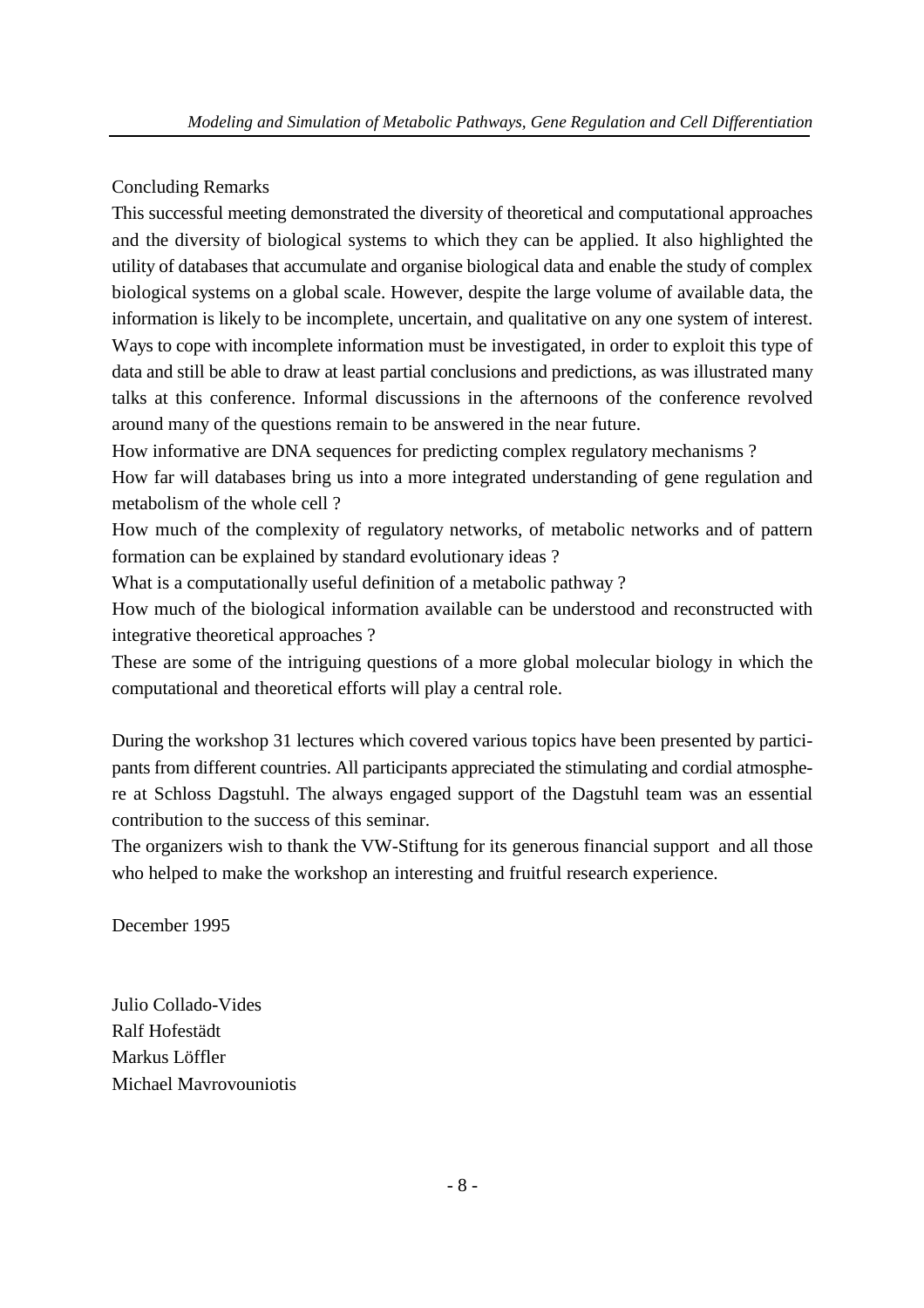#### **Monday, October 23**

#### *Gene Regulation*

M. Ponomarenko (Novosibirsk) *The Structure of Eukariotic Promoters and Computer Methods of its Recognition* 

P. Bucher (Lausanne) *Mathematical Methods to Characterize Complex Transcriptional Control Regions*

J. Collado-Vides (UNAM Mexiko) *Syntactic Recognition of Regulatory Regions in E.coli*

D. Thieffry (UNAM Mexiko) *Theoretical Analysis of E. coli Genetic Regulatory Network*

M. Savageau (University Michigan) *Evolution of Gene Regulation*

A. Danchin (Pasteur Paris) *Some Global "in silico" Analyses from Bacterial Genome Projects*

E. Wingender (GBF, Braunschweig) *The Language of the Genome to Control Transcription*

B. Magasanik (MIT) *Nitrogen Regulatory Network of Enten Bacteria*

#### **Tuesday, October 24**

*Cell Differentiation* 

J. Reinitz (New York) *The Dynamics of Segmentation in the Fruit Fly Drosophila melanogaster*

M. Löffler (University Leipzig), C. Potten (University Manchester) *Modeling Spatial and Temporal Organisation of Epithelia*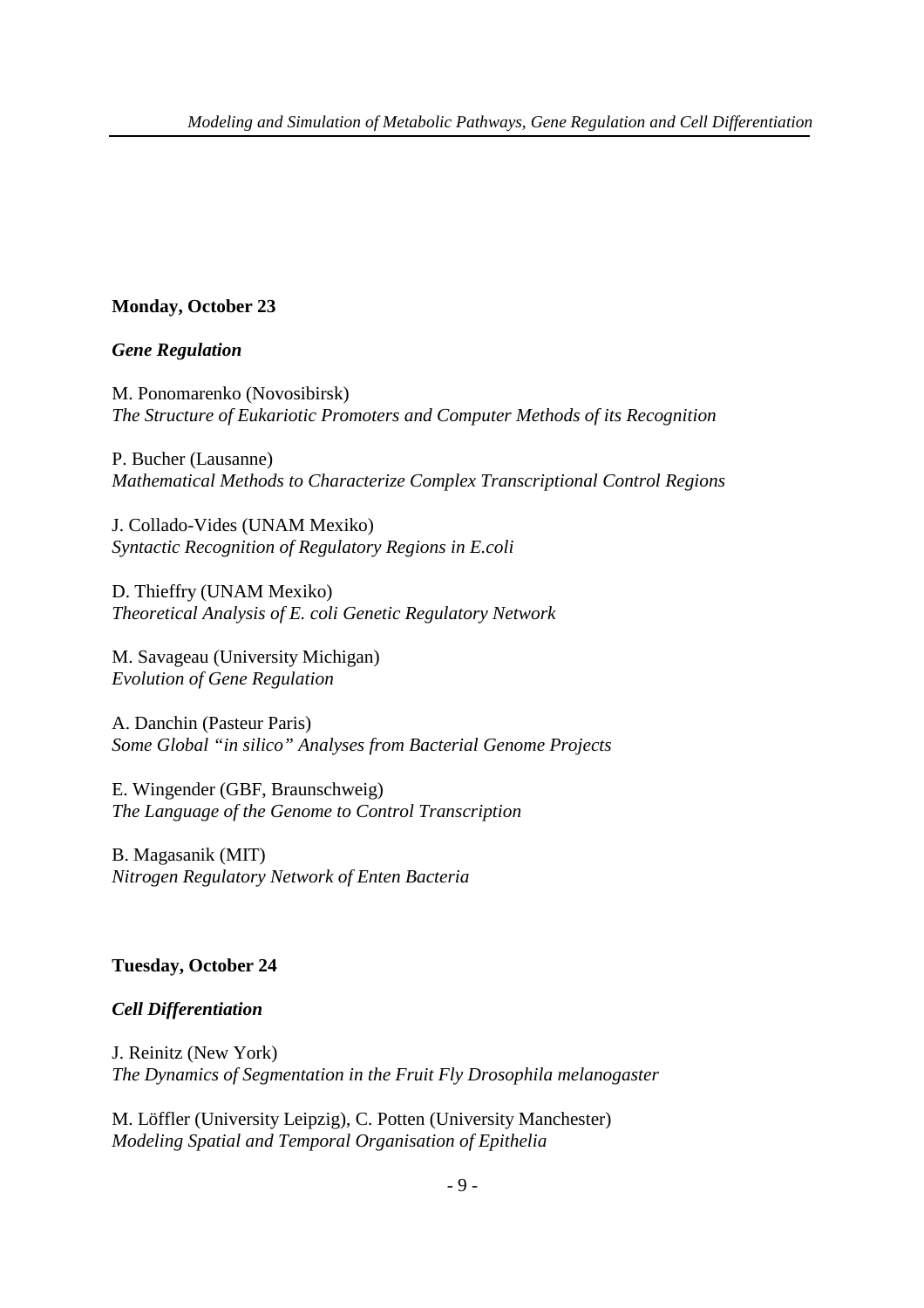A. Dress (University Bielefeld) *A Mathematical Model for Sequential Cell Differentiation Processes*

V. Calenbuhr (ISPRA Italien) *Natural Tolerance as a Function of Network Connectivity*

S. Bonhöffer (Oxford) *HIV and HBV Dynamics in Vivo*

U. Behn (University Leipzig) *Memory in the Immune System*

H. Meinhardt (MPI Tübingen) *Models of Biological Pattern-Formation*

#### **Wednesday, October 25**

#### *Metabolic Pathways*

P. Bork (EMBL Heidelberg) *From Genomes via Protein Function to Pathways*

G. Michal (Boehringer Mannheim) *Graphic Representation of Biochemical Pathways*

R. Hofestädt (University Leipzig, University Koblenz) *Grammatical Formalization of Metabolic Pathways*

P. Karp (SRI USA) *Encyclopedia of E. coli Genes and Metabolism*

#### **Thursday, October 26**

#### *Metabolic Pathways*

U. Mischke (Children's Hospital Reutlingen) *Causal Probabilistic Networks as a Tool for Representation of the Knowledge of Inborn Errors of Metabolism*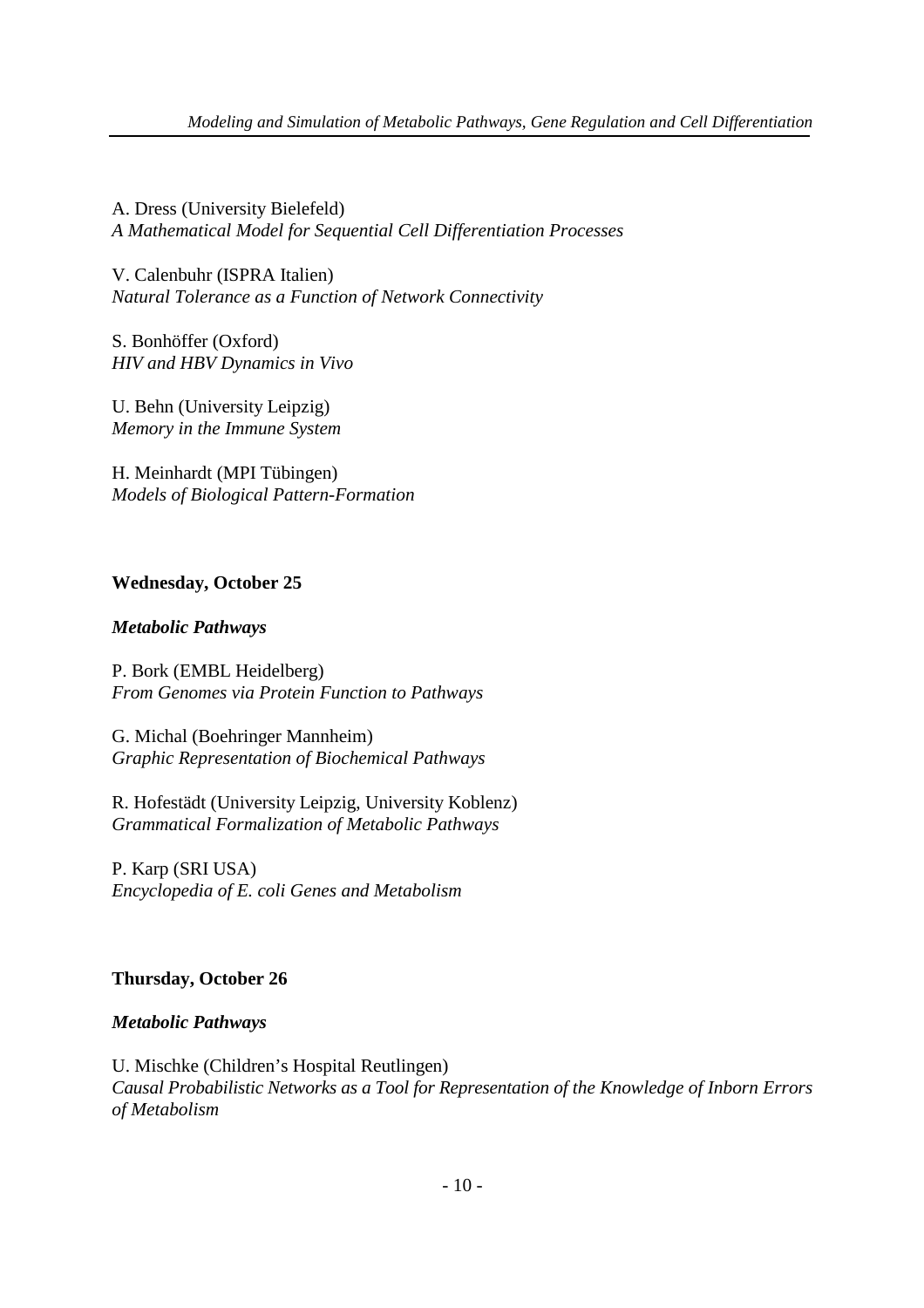C. Sensen (Halifax) *Sequencing and Analysis of the Sulfolobus solfataricus P2 Genome*

M. Mavrovouniotis (Northwestern University) *Modeling Metabolic Pathways with Incomplete Information*

T. Gaasterland (University Chicago) *Sequence Interpretation and Metabolic Reconstruction in an Ongoing Genome Sequencing Project*

G. Breuel (University Stuttgart) *An Object-Oriented Approach to the Modeling of Bacterial Metabolism*

R. Heinrich (HU Berlin) *The Structural Design of Glycolysis, Kinetic and Thermodynamic Constraints*

D. Kahn (INRA Frankreich) *Introduction to Metabolic Control Theory*

S. Schuster (HU Berlin) *Modern Developments in Metabolic Control Theory*

G. Stephanopoulos (MIT) *Metabolic Network Dynamics Analysis as Tool of Metabolic Engineering*

#### **Friday, October 27**

#### *Metabolic Pathways*

B. Pohl (University Würzburg) *Dynamic Mathematical Models in Knowledge-Based Systems*

G. Hertz (University Collorado) *Alignment Matrices for Modeling Complex Interactions between DNA and Regulatory Proteins*

J. Wertheimer (MIT) *Reasoning from Experiments to Causal Models in Molecular Cell Biology*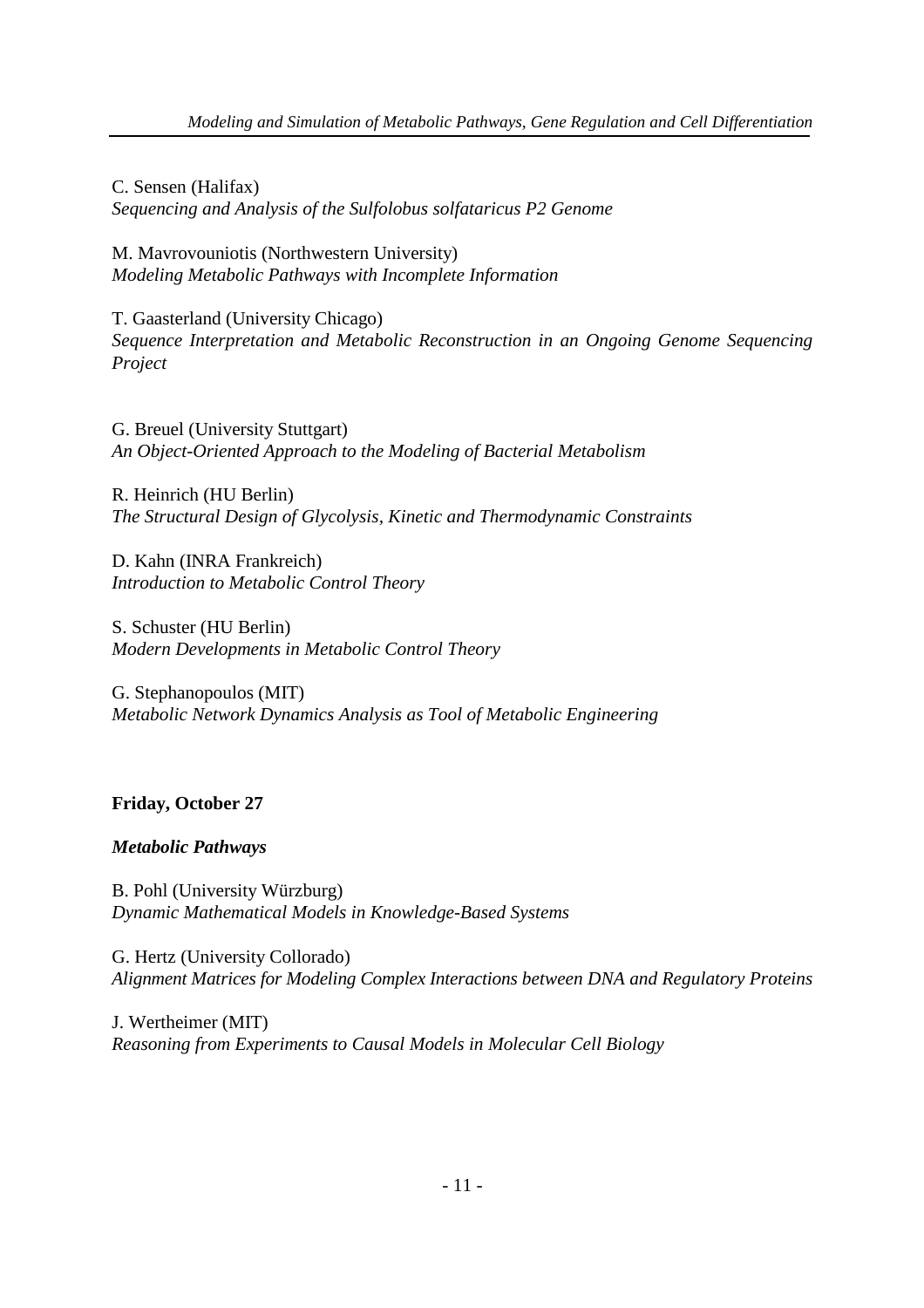### **The Structure of Eukariotic Promoters and Computer Methods of its Recognition**

M.P.Ponomarenko, L.K.Savinkova, A.E.Kel, O.V.Kel, A.N.Kolchanova, Y.V.Kondrakhin, F.Kolpakov, A.G.Romaschenko and A.N.Kolchanov. Institute of Cytology and Genetics, Novosibirsk

In the present work, eukariotic promoters have been analyzed.

The Transcription Regulatory Regions Databank (TRRD) was created. The TRRD current release contains data on regulatory regions of 270 genes. The ssDNA/TBP-binding efficiency have been measured. On the base of these magnitudes the computer method for TBP-binding efficiency calculation by an arbitrary ssDNA nucleotide sequence was developed. By this method the optimal nucleotide sequences for the TATA box were simulated. It was shown, the simulated and real TATA box sequences were reliably similar in both nucleotide frequencies and the Bucher's matrix method recognitions.

To recognize eukariotic promoters, the computer method of the transcription regularity potential calculation was made up. The 2nd type error (over-recognizing) following application of this method was at list of 2 time lower than following the method of proximal promoters recognizing by its consensuses.

This research was supported by the Fundamental Research Foundation, Russia, grant 04.12469-a.

# **Mathematical Methods to Characterize Complex Transcriptional Control Regions**

Philipp Bucher Institut Suissede Recherches Expérimentales sur le Cancer Epalinges sur Lausanne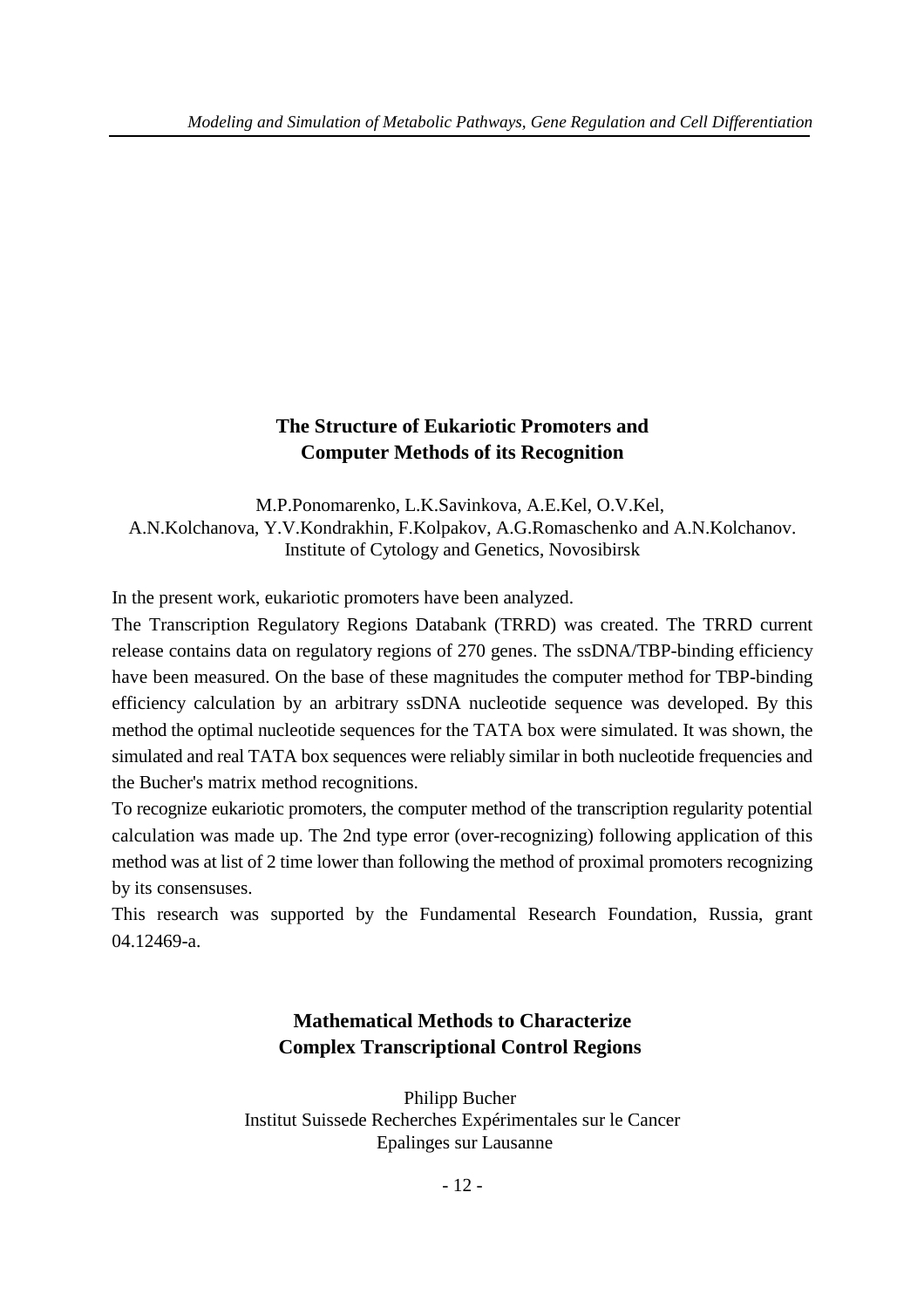Eukaryotic gene expression is controlled by complex DNA regions consisting of a multitude of cis-acting regulatory elements. The elements are target sites of transcription regulatory proteins. The activation of a complex control region involves several steps, starting with chromatin reorganisation and ending with the assembly of a functional transcription initiation complex. Subsets of individual elements act at different stages of this process. In order to predict the regulatory properties of a given control region one has to be able to locate the individual elements and to quantitatively predict their binding strengths to cognate transcription factors. At a second stage of analysis, one has to be able to assess cooperative effects between elements. Both problems can be approached by computer-aided sequence analysis. The method presented in my talk concerns the first one.

The most common eukaryotic promoter elements show a strong over-representation at characteristic distances upstream of experimentally determined transcription initiation sites. My method exploits this property for the purpose of deriving a quantitative description of such an element providing strength estimates for individual instances. The element is formally represented by a position-specific weight matrix plus a region of preferential occurrence. The parameters of an element are estimated by means of a heuristic optimisation procedure using a quantitative measure of local over-representation as an optimisation criterion. Weight matrices characterizing four important eukaryotic promoter elements, TATA-, CCAAT-, GC-box and "Initiator", have been derived this way. Each of these elements has its maximum of local over-representation at a different position relative to the transcription initiation site and corresponds to a distinct local optimum in the search space defined by a general promoter sequence set.

#### **Syntactic Recognition of Regulatory Regions in E. coli**

Julio Collado-Vides **CIFN** Universidad Nacional Autonoma de Mexico, Cuernavaca

We have collected and analyzed an exhaustive database of s70 and s54 promoters in E. coli and Salmonella where there is sufficient knowledge on the regulation of these genes. There are around 130 s70 promoters where regulation at the level of initiation of transcription has been characterized, as well as around 20 s54 promoters (including also those in Klebsiella). As a result of the analysis of these two collections, some biological principles have been proposed that set the frame for the variation of alternative mechanisms of regulation in the s70 type of promoters.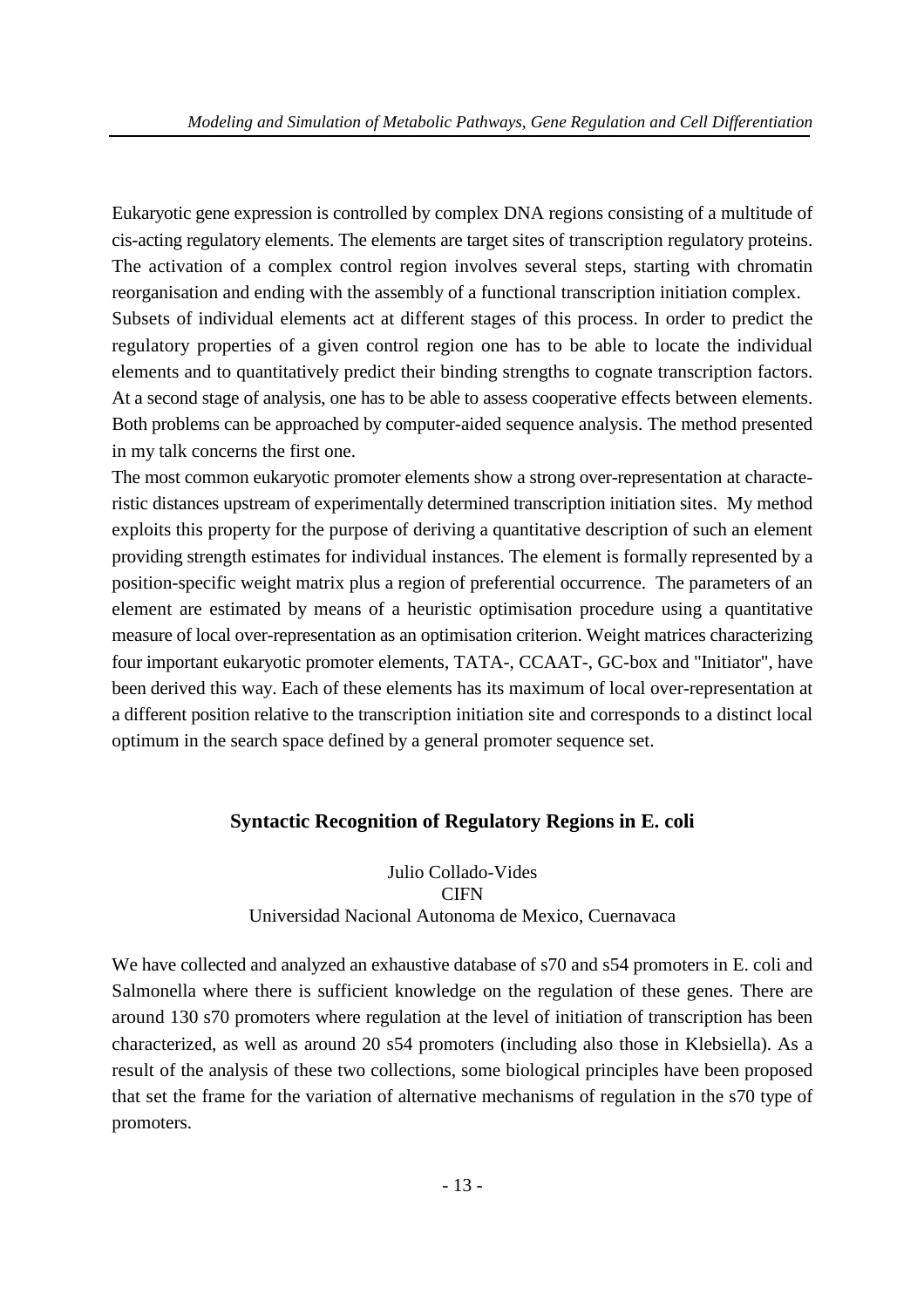Three important general principles came out from our analysis of the s70 collection. Any promoter requires a site for the binding of the regulator, either positive or negative, close to the promoter in order to enable direct contact between the regulator and the polymerase. These sites, called proximal sites, differ from remote sites that occur at positions far away, either downstream or more commonly upstream, like the enhancer-like sites from where s54 promoters are activated.

The second observation is that although repressor proteins can occur within a wide range of positions, around 100 base pairs long over the promoter sequence, the positions for activators are restricted to positions upstream from -30. This distribution makes sense in terms of activating mechanisms. Finally, we observed that particular proteins have preference within promoters for either single sites or for multiple sites. It is clear that binding sites do not occur as unrelated elements. For instance, one can observe in the dataset that groups of sites occur together in different promoters. A system of regulation is defined as the collection of sites in a regulatory domain whose bound regulatory proteins participate in a single mechanism of regulation. There are three types of phrases: positive, negative, and heterologous phrases.

These biological principles have been formalized into a grammatical model describing regulatory mechanisms in s70 promoters. This model generates all the promoters of the s70 collection, as well as many more which are predicted to fit within these general principles.

This grammatical model has been computationally implemented in prolog. The prolog version of the grammar generates all the representations of the 131 regulatory arrays, plus many more (in the order of 4000) arrays, or regulatory sentences that represent potential regulatory domains. The linguistic representation describes these regulatory regions by symbols that correspond to the binding sites of regulatory proteins and the promoter. Coupling these terminal symbols with algorithms or sensors for the identification of protein-specific binding sites (consensus matrices) will permit to make predictions in unannotated DNA sequences located upstream of identified open reading frames. The modeling, its implementation, and its use for predicting new regulatory domains will be discussed.

Regulation in s54 promoters shows quite different properties. Bacterial s54 promoters have much more in common with regulation in higher organisms than s70 promoters. They share with eukaryotic promoters the ability to be activated from protein binding at remote sites, that is to say, from enhancer-like binding sites; the ability of RNA polymerase to bind in a stable conformation to the promoter, where it can wait to be activated, as well as the requirement for an ATPase activity. In other words, s54 promoters are, at least conceptually, an intermediate step between the classic s70 bacterial promoters and promoters from higher organisms. We have initiated the construction of a grammatical model that includes the mechanisms of gene regulation associated with s54 promoters. This will be an important intermediate step to the future search for grammatical modeling of gene regulation in higher organisms.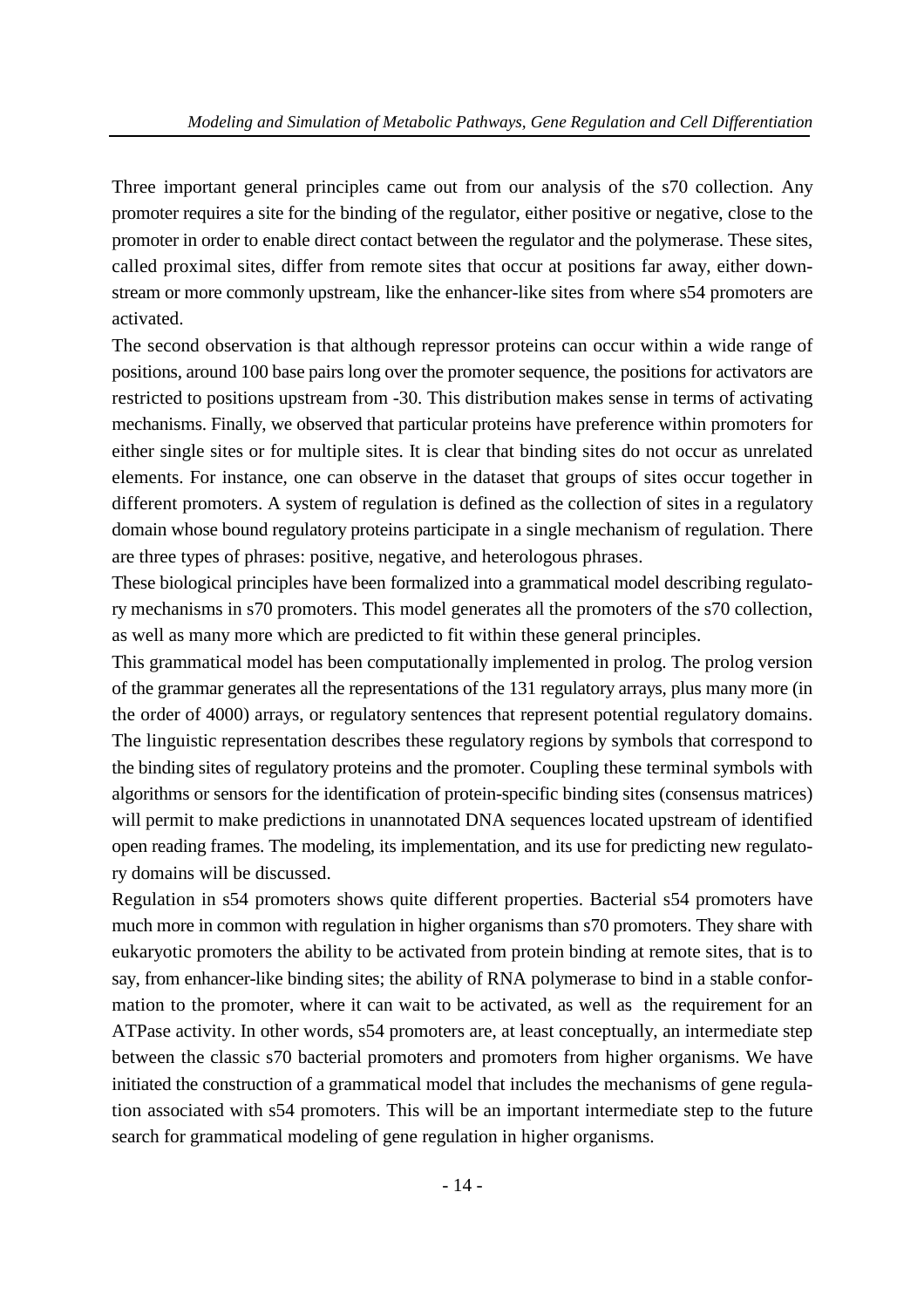Gene regulation in eukaryotic promoters involves a much larger number of molecules, making its description and formalization far more difficult than that of the bacterial promoters here presented. Nonetheless, a similar procedure can in principle be followed for the analysis of regulatory mechanisms and promoters in eukaryotic systems.

# **Theoretical Analysis of E. coli Genetic Regulatory Network**

Denis Thieffry DEM - CIFN - UNAM Universidad Nacional Autonoma de Mexico, Cuernavaca

This talk focus on the structural and dynamical analysis of genetic regulatory networks. First, the dynamical roles of positive and negative feedback loops are discussed. Then, a generalized logical formalism is presented, allowing the dissociation of complex regulatory networks into well defined sets of simple feedback loops, yet keeping a complete control on the ways in which these loops are interconnected.

To exemplify this approach, we review a series of application to the analysis of models of gene regulatory network, including a model of the genetic regulation of the expression of bacteriophage lambda, and a model for the genetic regulation of arginine metabolism in E. coli.

The idea of the use of the logical structure as a criterion for the classification of genetic regulatory networks is then discussed. A first classification scheme is based on the presence of positive, or of negative, or of both types of feedback loops in the regulatory structure, leading to specific types of dynamical behavior. This scheme can be further refined, allowing for theoretical and experimental comparisons of genetic regulatory networks which may be otherwise unrelated.

Finally, theoretical and experimental considerations are used to obtain a first characterization of the genetic regulatory network of E.coli as a whole, including an estimate of its connectivity, a quantification of the numbers and types of feedback loops, etc. The preliminary results obtained are then discussed within both physiological and evolutionary perspectives.

# **Evolution of Gene Regulation**

Michael A. Savageau Department of Microbiology and Immunology University of Michigan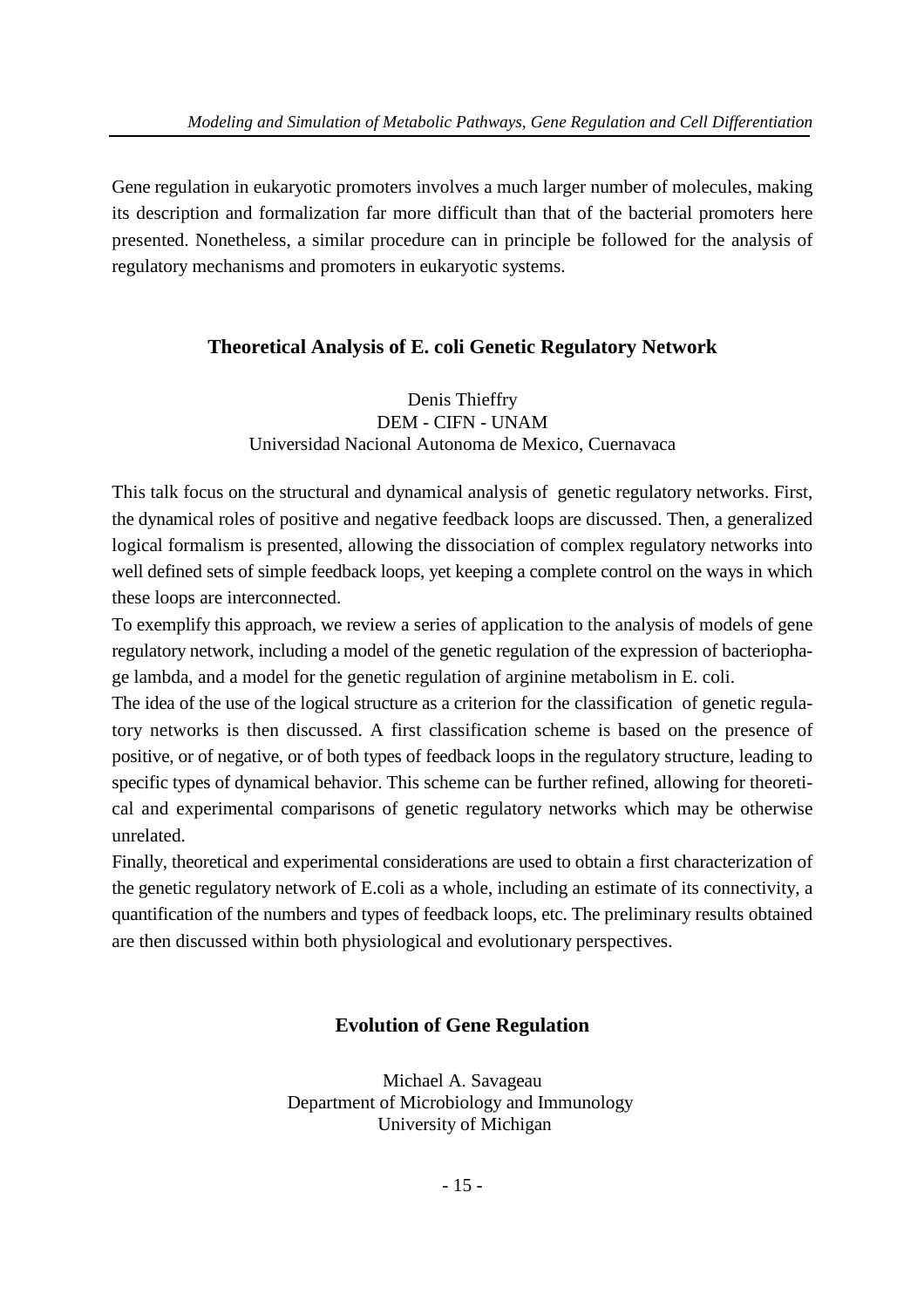The great diversity of patterns of gene regulation raises questions about its meaning. Because there are many examples of systems that appear to accomplish the same results by different means, some biologists have argued that this diversity is the result of historical accidents that have become fixed in the population. Others have argued that this diversity has been selected for the perfomance of specific functions. The first alternative implies the dominance of stochastic processes, whereas the second implies the dominance of an optimization process for which one must identify an appropriate representation of the variant systems, functional criteria for the selection and physiological constraints within which selection operates. In this paper I examine two well-characterized aspects of gene regulation and show that these can be understood on the basis of designs that have been optimized by natural selection. The first aspect is concerned with the molecular mode of gene control -- positive or negative. The second aspect is concerned with the coupling of regulator and effector gene expression -- directly coupled, uncoupled, or inversely coupled. The results can be summarized by two simply stated rules. (1) The positive mode of gene control occurs when there is a high demand for expression of the effector gene in the organism's natural environment; the negative mode occurs when there is a low demand for expression in the natural environment. (2) Direct coupling occurs with positively-controlled effector genes whose induction characteristic exhibits a high logarithmic gain in expression, or with negatively-controlled effector genes whose induction characteristic exhibits a low logarithmic gain. Inverse coupling occurs with positively-controlled systems having low logarithmic gain, or with negatively-controlled systems having high logarithmic gain. Uncoupling occurs with both positively- and negatively-controlled systems having intermediate logarithmic gain. These rules are in reasonable agreement with experimental data, which consists of more than 100 well-characterized systems in the case of rule 1 and 30 well-characterized systems in the case of rule 2.

#### **Some Global "In Silico" Analyses from Bacterial Genome Projects**

Antoine Danchin Unité de Régulation de l' Expression Génétique Institut Pasteur, Paris

Availability of large segments of genome sequences allows one to analyze some features of their biological meaning. Starting from the simplest point of view it is possible to investigate the dinucleotide frequency in windows of fixed length (e.g. 500nt). As already published (Nussinov, 1981) there is a general bias in all genomes as compared to a random poisson distribution (e.g.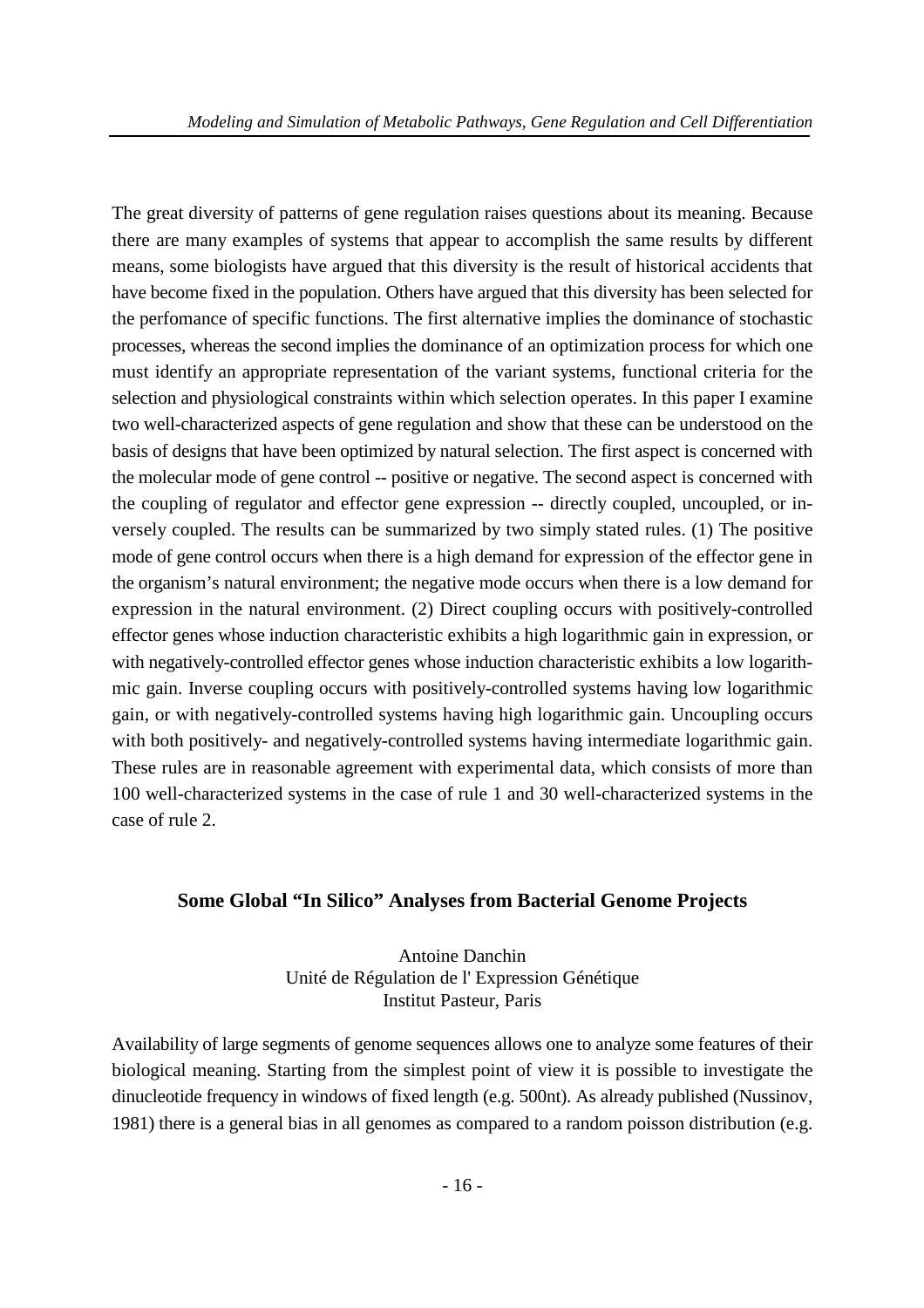AT is more frequent than TA). But some windows display extreme uneven distribution. This defined ordered sequence DNA (dos DNA) is distributed in S. crevisiae, E. coli and B. subtilis as well inside genes and outside genes, with a periodicity of about 80 kb. A tentative explanation is that DNA polymerase encounters some physical barrier (due to DNA folding) at regular positions. Another way to study sequences globally is to study the codon usage in genes. In E. coli (and now in B. subtilis) there are three classes of gene differing by their biological function. If one places in a same set all genes having exact counterparts from two organisms (E. coli and B. subtilis, or B. subtilis and S. cerevisiae) one finds that the cloud of gene points in the code usage space (61-dimensions) separates into two well defined entities, indicating that the genomes have different "styles". Furthermore the points are spread in each cloud following a similar pattern, suggesting that a same selecting pressure is operating in each organism, resulting in a same type of codon usage deviation from the average that is specific to the organism, as a function of the biological function considered. Several examples of comparisons between genomes permitting to propose new metabolic functions have also been discussed (for example the hypothesis that the function of polynucleotide phosphorylase is to make CDP as a precuson for DNA synthesis).

Finally, the distribution of GATC sites in the E. coli chromosome has been studied. It has been shown that following conceptual trends initiated by information theories (algorithmic complexity and Bennett's logical depth), it was possible to find a base line to study the real chromosome. This permitted us to show that GATC sites are overrepresented at a period of ca. 1100 bp (this corresponds to the long patch mismatch repair system). They are underrepresented when parts of CAP binding sites (TGTGATCNNGATCACA). Finally they are overrepresented when separated by 10, 19, and 70 bp. This generally corresponds to region having clusters of GATC motifs. These clusters are mostly located in genes involved in the transition from anaerobic growth conditions to aerobic growth conditions.

These global analysis of long sequences allow one to give hints about new regulatory pathways in bacterial metabolism.

As a motto for this week I proposed a sentence from Democritus' master, Leucippus:

Nothing comes to being by itself, but all because of a reason, and under the constraint of necessity.

Chance and necessity is not a Greek thought, and is not in Democritus.

This should remind us to read and follow our precursors.

# **The Language of the Genome to Control Transcription**

Edgar Wingender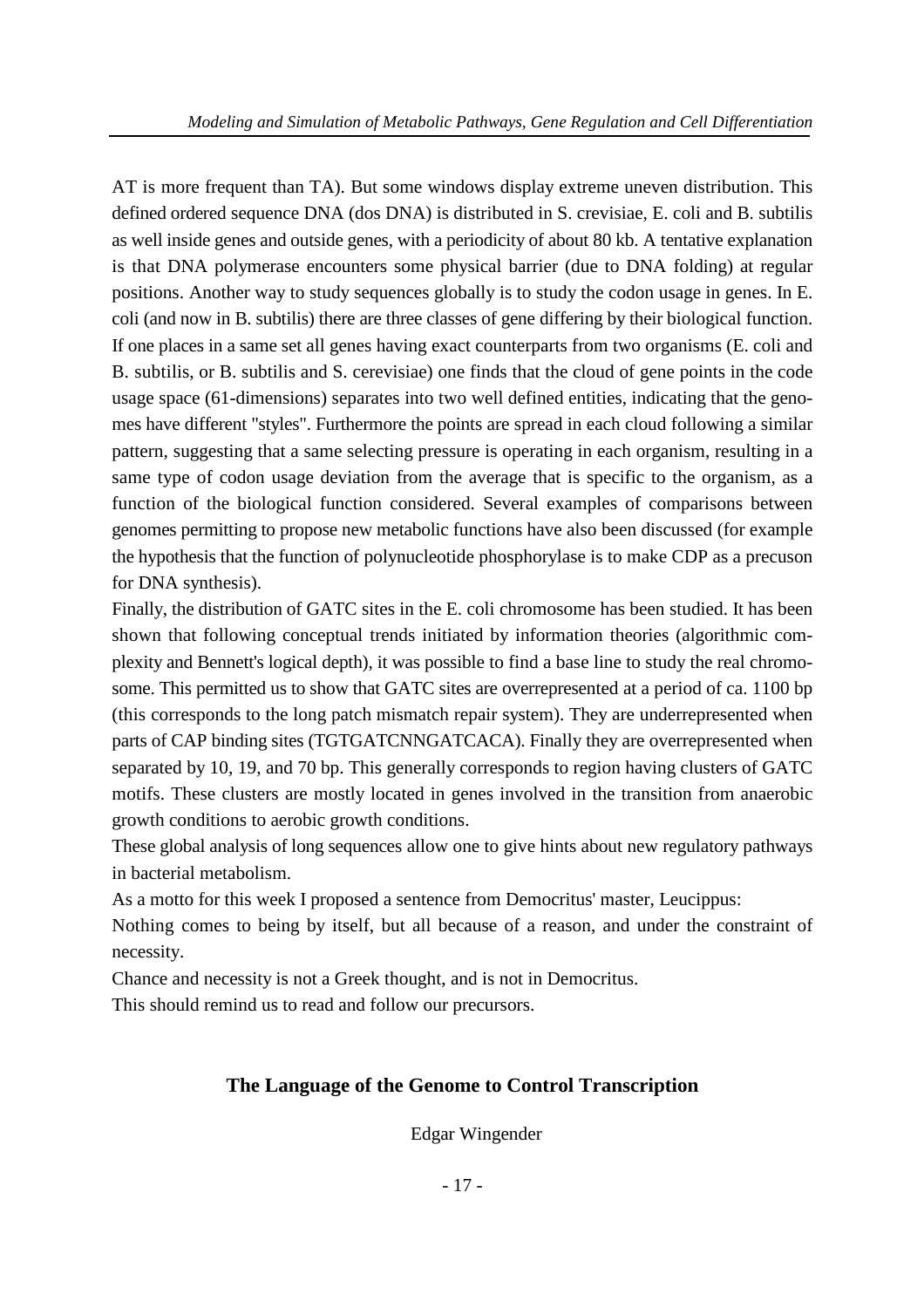#### Department of Genome Analysis GBF Braunschweig

The words of the genomic language that give the information when and where genes have to be expressed (transcribed) usually are sequence elements between 5 and 25 base pairs. Several of these words constitute the whole sentence of the regulatory regions of a gene, comprising promoter and/or enhancer structures as principal and subordinate clauses, respectively and presumably following a specific syntax. As a 'full stop' of these sentences, S/MARs (scaffold/ matrix attached regions) appear to define the borders for the activity of enhancers and other types of regulatory elements. To decode this language, we started to characterize the constituting words by collecting the available experimental data in a database of transcription regulating factors and their binding sites (TRANSFAC) (Wingender, 1994). Among other sources, this database is available through the WWW (http://transfac.gbf-braunschweig.de). As a part of the database, a collection of nucleotide distribution matrices is offered to the user which can be applied for sequence scanning purposes to identify putative regulatory elements. Moreover, based on the sequence data of TRANSFAC, weighted matrices and consensus descriptions have been constructed using two programs developed by T. Werner and coworkers (Frech et al., 1993; Quandt et al., submitted). Appropriate sequence analysis tools using these matrices and consensus descriptions will be available through the WWW in near future as well.

A language can be used for information transfer only if the recipient is able to understand it. The biological recipient of regulatory genomic signals is the set of transcription factors available in each specific cell type. To assess what a cell can understand, the FACTORS table of the TRANSFAC database does not only hold information about the names and synonyms of transcription factors and their physicochemical properties, but comprises also data about their presence in individual cell types and tissues. Moreover, most factors act as homo- and heterodimers (and, occasionally, as higher oligomers) which opens up a considerable combinatorial variability for the integration and interference of distinct signalling pathways aiming at different factors. Modelling the underlying regulatory mechanisms will help us to understand how the one-dimensional information carrier DNA is able to organize a complex multicellular organism.

#### **Nitrogen Regulatory Network of Enten Bacteria**

Boris Magasanik Department of Biology **MIT** 

The external stimulus for the activation of nitrogen regulated genes is a drop in ammonia. This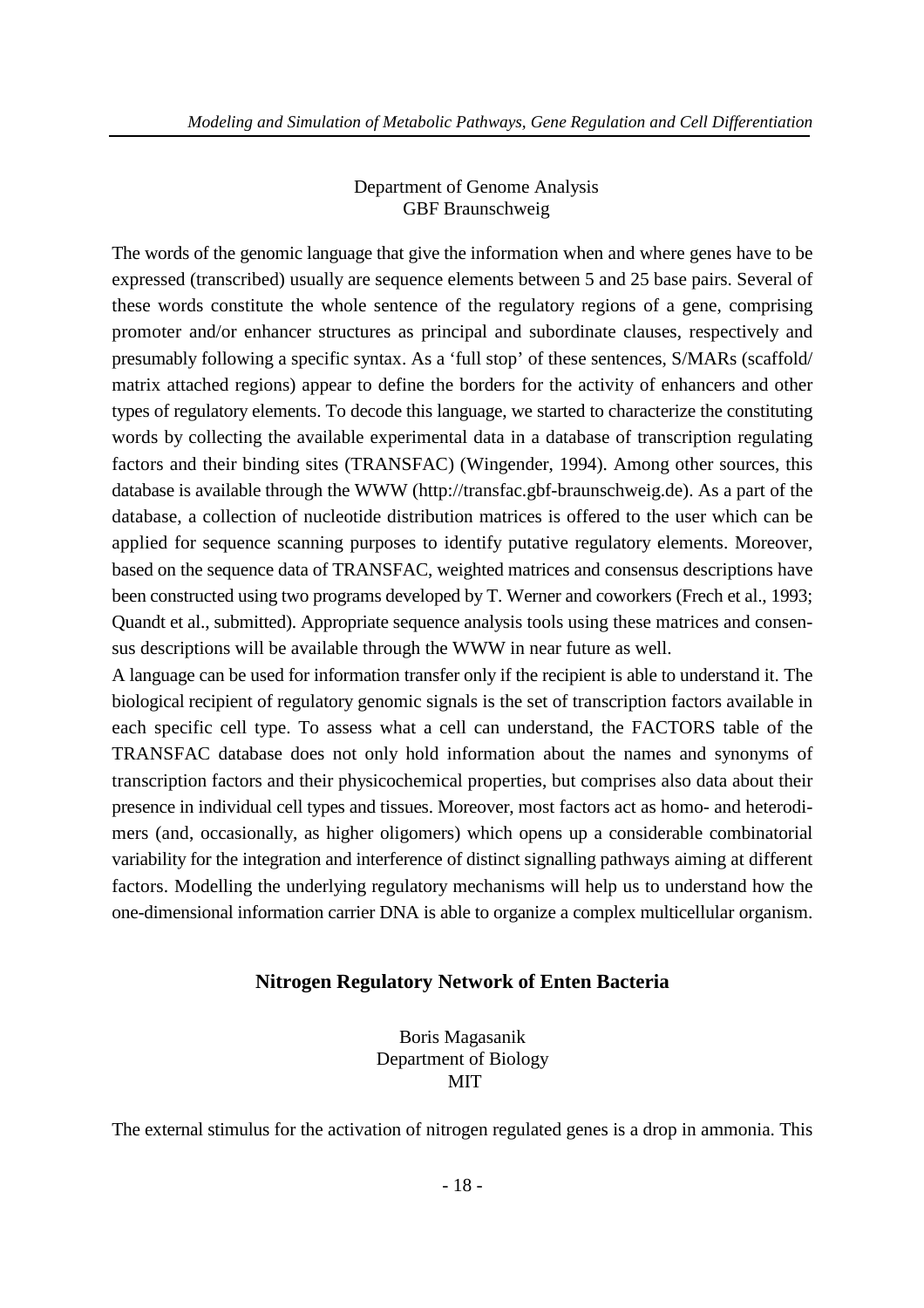stimulus affects the enzyme glutamine synthetase (GS), resulting in the intracellular signal, a drop in glutamine. The signal is transduced by the signal transducers PII and Utase to the modulator, NRII, which in turn phosphorylates the response regulator NRI. NRI-phophate activates transcription at the glnAp2, sigma54-dependent promoter of the glnALG operon, coding respectively for GS, NRII and NRI. When ammonia in the medium is high, PII in combination with NRII dephosphorylates NRI-phosphate and thus blocks initiation at glnAp2. A decline in intracellular glutamine, resulting from a low ammonia concentration stimulates Utase to uridylylate PII, and thus to liberate NRII to act as kinase for NRI.

The increase of the levels of GS allows the cell to utilize ammonia in low concentration. The increase in NRI-phosphate, resulting from increased transcription of NRI raises the level of this activator sufficiently to activate transcription at sigma54-promoters for the activators Nif A, which activates the nif (nitrogen fixation genes) or NAC, which activates the genes for degradation of histidine, proline, and urea, capable of supplying the cell with ammonia.

#### **The Dynamics of Segmentation in the Fruit Fly Drosophila melanogaster**

John Reinitz Brookdale Center, Mt. Sinai Medical School, New York

We analyze the process of segment determination in Drosophila using the following approach. We find the circuitry by numerically inverting a chemical kinetic equation that contains parameters that describe the regulatory circuitry together with synthesis rate, diffusion and decay. The inversion is accomplished by means of fitting to observed expression patterns by simulated annealing. Using this method, we analyze the control of pair-rule gene expression by the gap genes. Today we present two results, which show:

- 1) Each of the 8 borders of even-skipped stripes 2 5 is under the control of a certain gap domain.
- 2) The gap genes specify exactly one set of pair-rule stripes.

#### **Modeling Spatial and Temporal Organisation of Epithelia**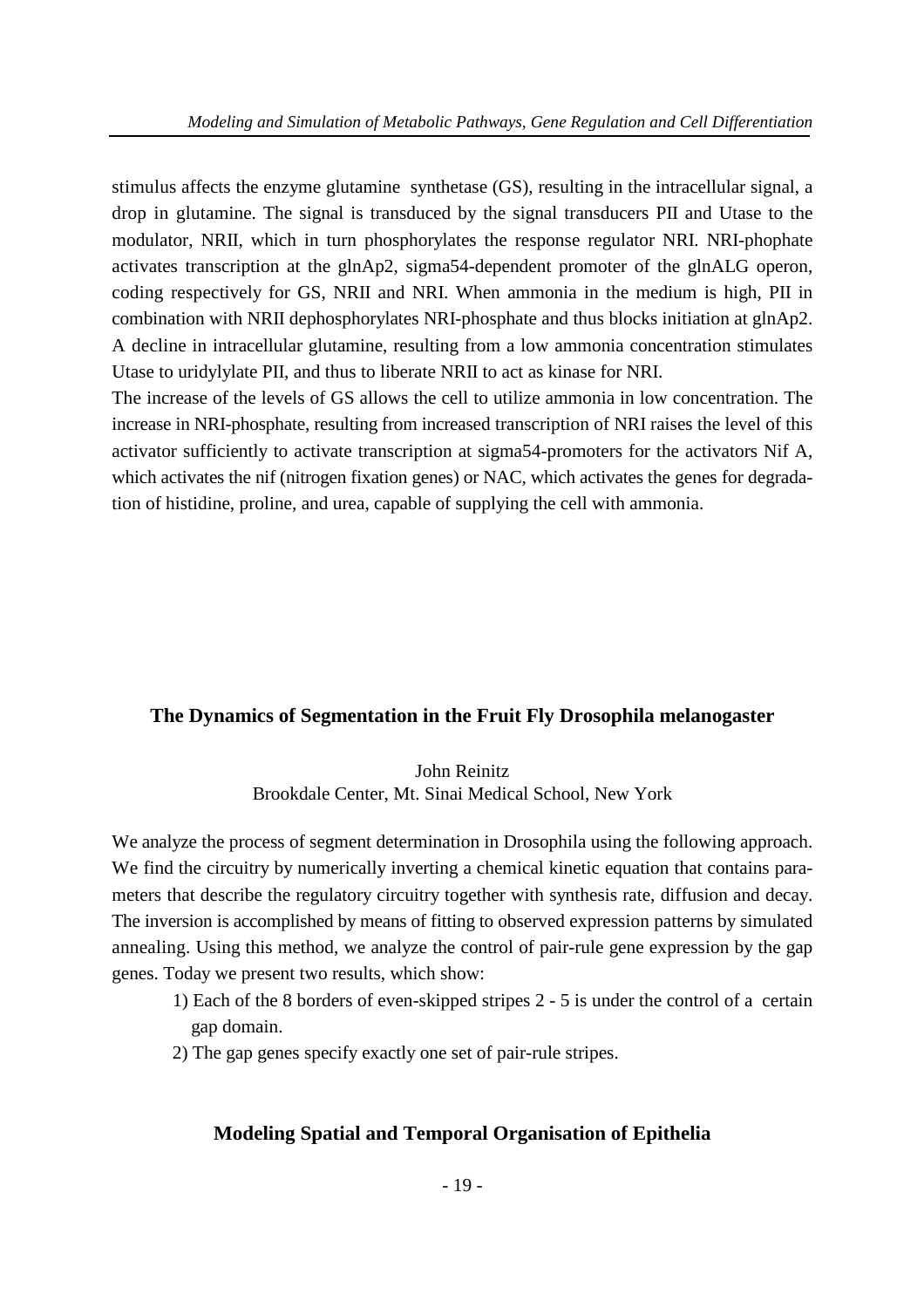Markus Löffler<sup>1</sup>, Christopher Potten<sup>2</sup> <sup>1</sup>Department of Medical Informatics, University of Leipzig <sup>2</sup>CRC Dep. of Epitelial Biology, Christie Hospital (NHS) Trust Paterson Institute, Manchester

Epithelia are highly structured tissues which are often characterized by macroscopic stability despite a high daily regeneration and accociated microscopic dynamic. The objective of the talk was to describe models which can explain the spatial and temporal organisation of the systems relating cellular division, cell differentiation and maturation to the 3D-architecture. This implies assumptions on cell migration and formation of cellular clones.

Three models were discussed:

- 1) A stochastic cellular automaton to describe the short term behavior of single intes tinal crypts. This model provided support for the cellular pedigree concept of stem  $cells \Rightarrow$  transitamplifying  $\Rightarrow$  mature cells.
- 2) A stochastic threshold dependent Galton-Watson process to describe the long term dynamics of populations of crypts on the basis of a hidden Markov process occuring at the stem cell level.
- 3) An ODE model of all cell stages disregarding the system architecture of crypts. This model was used to examine short term data on the recovery after a severe perturba tion.

Requirements for a comprehensive unified dynamic network model were discussed.

# **A Mathematical Model for Sequential Cell Differentiation Processes**

Andreas Dress Department of Mathematics University of Bielefeld

Cell differentiation processes are often modeled in terms of compartments comprising cells of a given well-defined type which are "fed" by cells from compartments comprising cells in an earlier stage of development, get enlarged by cell division, and loose cells either by cell death or by further differentiation into later stages of development.

To check these models empirically, it is imperative that the cell-differentiation dynamics implied by the combination of these processes are worked out explicitely, so that relevant system parameters can be evaluated and numerical relations ("identities") between these parameters which are implied by the model can be derived analytically and then examined experimentally. In the lecture, a first attempt in this direction was presented, based on the most simple dynamics imaginable (that is, using constant rates of change all over), and some consequences were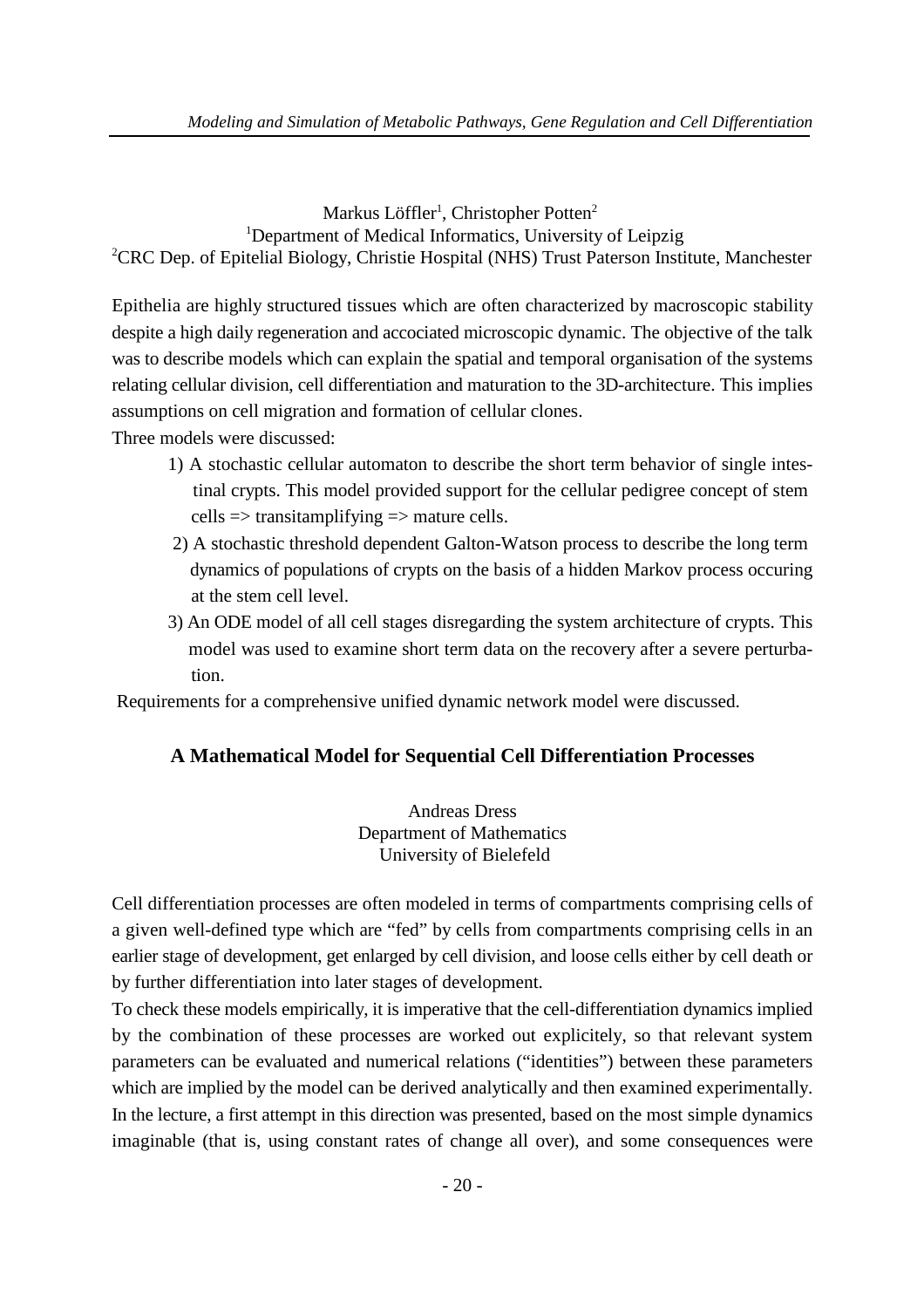derived which, in principle, are amenable to experimental examination.

#### **Natural Tolerance as a Function of Network Connectivity**

V. Calenbuhr<sup>1,3</sup>, H. Bersini<sup>2</sup>, F. J. Varela<sup>1</sup> <sup>1</sup>CREA, Ecole Polytechnique, Paris <sup>2</sup>IRIDIA, Université Libre de Bruxelles <sup>3</sup>please send correspondence to this author

This article investigates the following basic question: in the relatively stable molecular environment of a vertebrate body, can a dynamic idiotypic immune network develop a natural tolerance to endogenous components? Our approach is based on stability analysis and computer simulation using a model that takes into account the dynamics of two agents of the immune system, namely, B-lymphocytes and antibodies. We investigate the behavior of simple immune networks in interaction with an Ag whose concentration is being held constant as a function of the connectivity matrix of the network. The latter is characterized by the total number of clones, N, and the number of clones, C, with which each clone interacts. The idiotypic network models typically become unstable in the presence of this type of Ag. We show that idiotypic networks that can be found in particular connected regions of NC-space show tolerance towards auto-Ag without the need for ad hoc mechanisms that prevent an immune response. These tolerant network structures provide dynamical regimes in which the clone which interacts with the auto-Ag is suppressed instead of being excited such that an unbounded immune response does not occur. Possible implications for the future treatment of auto-immune disease such as IvIgtreatment are discussed in the light of these results. Moreover, we propose an experimental approach to verify the results of the present theoretical study.

#### **HIV and HBV Dynamics in Vivo**

Sebastin Bonhoeffer Wellcome Center for the Epidemiology of Infections Disease Department of Zoology University of Oxford

Recently new anti-retroviral drugs became available that are very potent inhibitons of viral replication. Administration of these drugs to infected patients is followed by a rapid decline of the free virus population over several orders of magnitude. Crucial kinetic parameters for the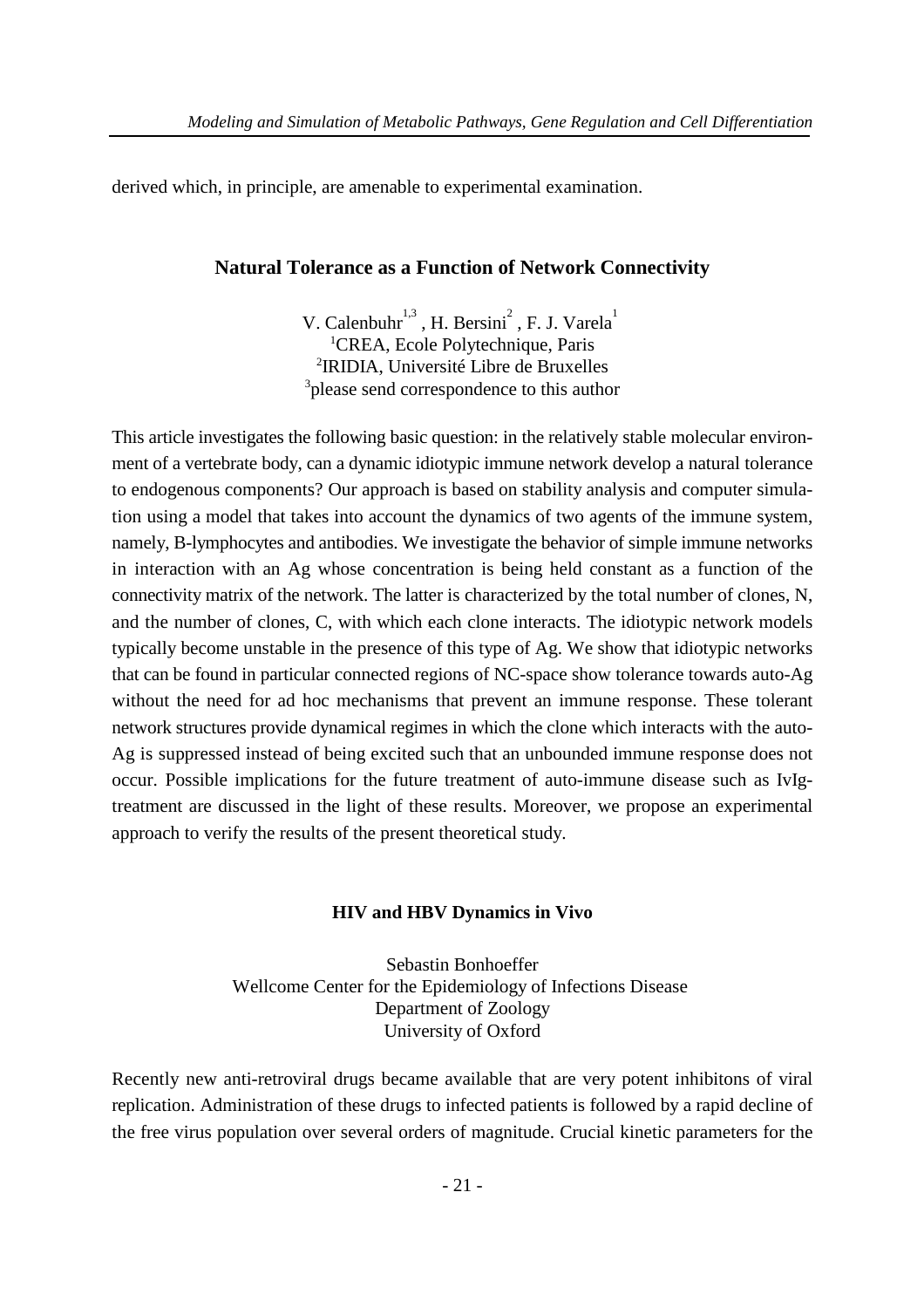dynamics of viral infections in vivo can be estimated by fitting mathematical models to data for the decline of free virus in drug-treated patients. Data from 22 HIV infected individuals showed a half life of  $t_{1/2} = 2.0 + -0.9$  days in the virus producing cell population and a half life of  $t_{1/2}$  <  $1.5 + -0.5$  days in the free virus population. These data indicate that HIV infection is a highly dynamic process with high rates of viral reproduction and clearance. Comparison with HBV infection shows that the free virus populations may turnover at similar rates in both infections. The half life of the virus producing cell population in HBV, however, is between 1 and 2 orders of magnitude larger than in HIV. These results may help to explain some of the crucial properties of HIV infection, the enormous genetic diversity and the rapid emergence of drug resistant strains.

#### **Memory in the Immune System**

Ulrich Behn Department of Theoretical Physics University of Leipzig

In the talk, first the nonlinear dynamics of ad hoc assumed small subsystems of the idiotypic network is discussed. Especially we consider idiotype-antiidiotype cycles coupling to an antigen. The attractors of the dynamics describe, depending on the parameters, the virgin state, a healthy immunized state, and a state of chronic infection; in other words; immunological memory. Several models of increasing complexity preserve this property. A therapy of chronic infection by specific stimulation through injection of antigen is shortly discussed.

In the second part the architecture of the idiotypic network is investigated analyzing a bit chain representation of receptors which leads to the problem of random cluster formation on a hypercube. It is possible to choose the parameters such that a randomly chosen antigen is recognized almost surely by antibodies which are members of small clusters. In this care the idiotypic network consists of many small clusters (the peripherical system) and one large throughly connected cluster ( the central immune system). This justifies to consider small clusters separately which presure memory.

In the third part, an internal structure of the central immune system is assumed idealizing experimental results of Kearney et al. We consider a fully connected core and coupled pairs of idiotype and antiidiotype which couple weakly to the core. Self-antigen is supposed to couple to both the core and the idiotype. The attractors of this system describe then - among others - a tolerant state towards self-antigen and an autoimmune state. Infection by an antigen coupling either to the idiotype or an antiidiotype may induce transitions fro and back between the tolerant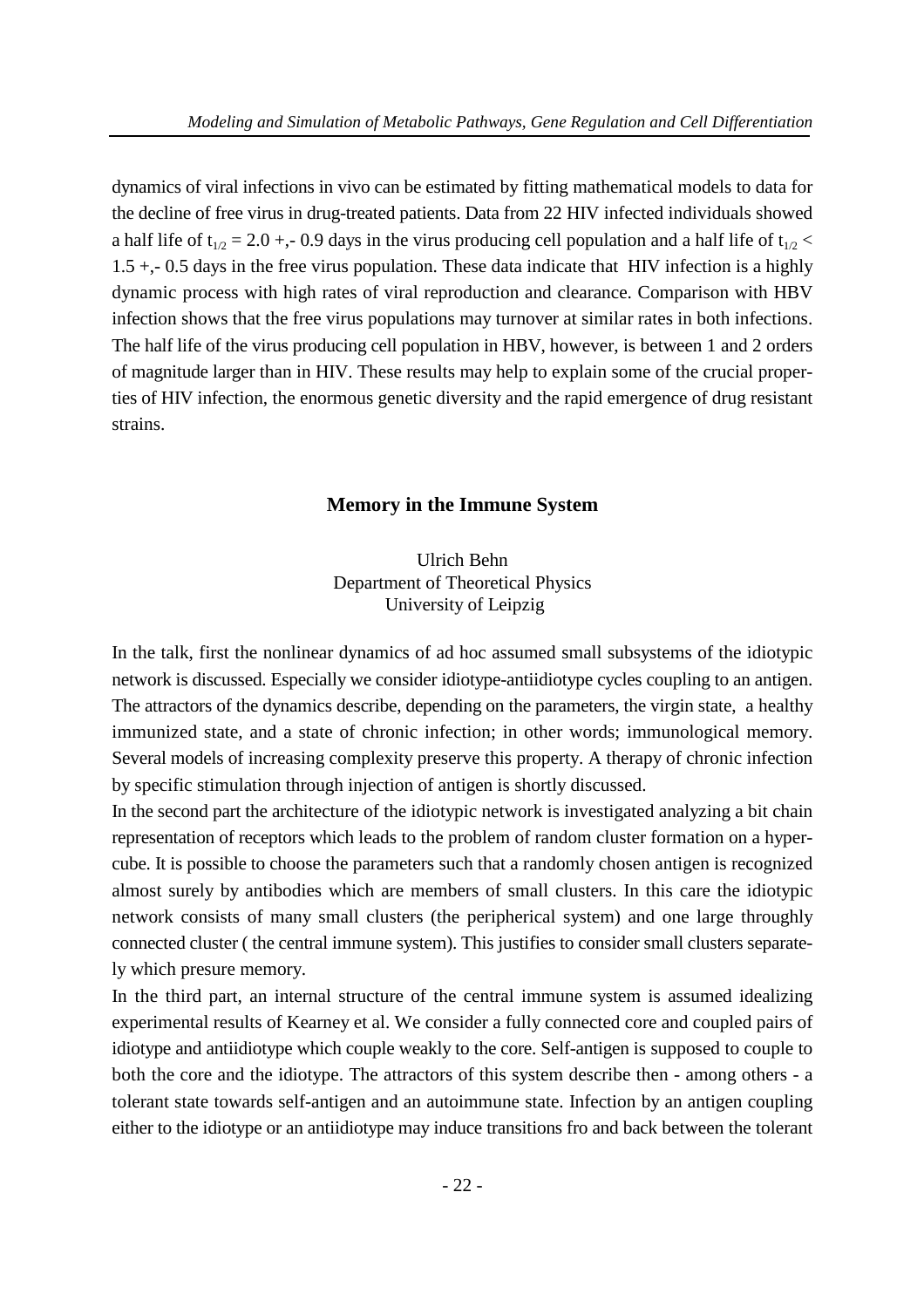and the autoimmune state which may be exploited for designing a therapy.

## **Models of Biological Pattern-Formation**

#### Hans Meinhardt MPI für Entwicklungsbiologie, Tübingen

Models of biological pattern formation and their coupling will be discussed. It will be proposed that the following processes play a key role.

(i) Primary pattern formation is accomplished by autocatalysis and long ranging inhibition. Gradients, periodic distributions and stripe-like pattern can be generated in this way.

(ii) Cells obtain a stable state of differentiation by direct or indirect autoregulation of genes accompanied by a mutual competition among alternative genes. In this way, only one of several alternative genes can remain active within a particular cell. Which of the genes becomes activated can be under the control of a gradient generated by the mechanism mentioned above. After the correct gene activation has been achieved, the gene activity is independent of the evoking signal.

(iii) By mutual long range stabilization of cell states, a controlled neighbourhood of structures can be achieved. Segmentation such as seen in insects is proposed to result by a cyclic mutual activation of such locally self-stabilizing cell states. For the segmentation of insects, the repetition of at least three cell states are necessary to generate this periodic structure that has an internal polarity of the repetitive units.

(iv) Boundaries between regions generated by these mechanisms can obtain organizing properties for the finer subdivision of an organism. Substructures such as eyes, legs or wings are proposed to be initiated around the intersection of two borders. This mechanism accounts for the pair-wise initiation of these structures at the correct position and with the correct handedness. Classical experiments and recent molecular-genetic observation with insect and vertebrate limbs will be discussed in the view of this model.

Many such elementary steps are required for development of higher organisms. To allow the generation of complex patterns in a reproducible way, it is assumed that these elementary steps are coupled to each other in a hierarchical way. The patterns of one level exert a strong influence on the subsequent pattern. Therefore, each subsequent pattern has a precise spatial relationship to pattern of the hierarchically higher level. With Hydra as an example it will be shown how two organizing regions can organize a morphogenetic field from two opposite poles (head and foot) and how two structures can emerge in a predictable arrangement. The same mechanisms can lead also to complex space-time patterns. Pigmentation patterns on the shell of tropical snail are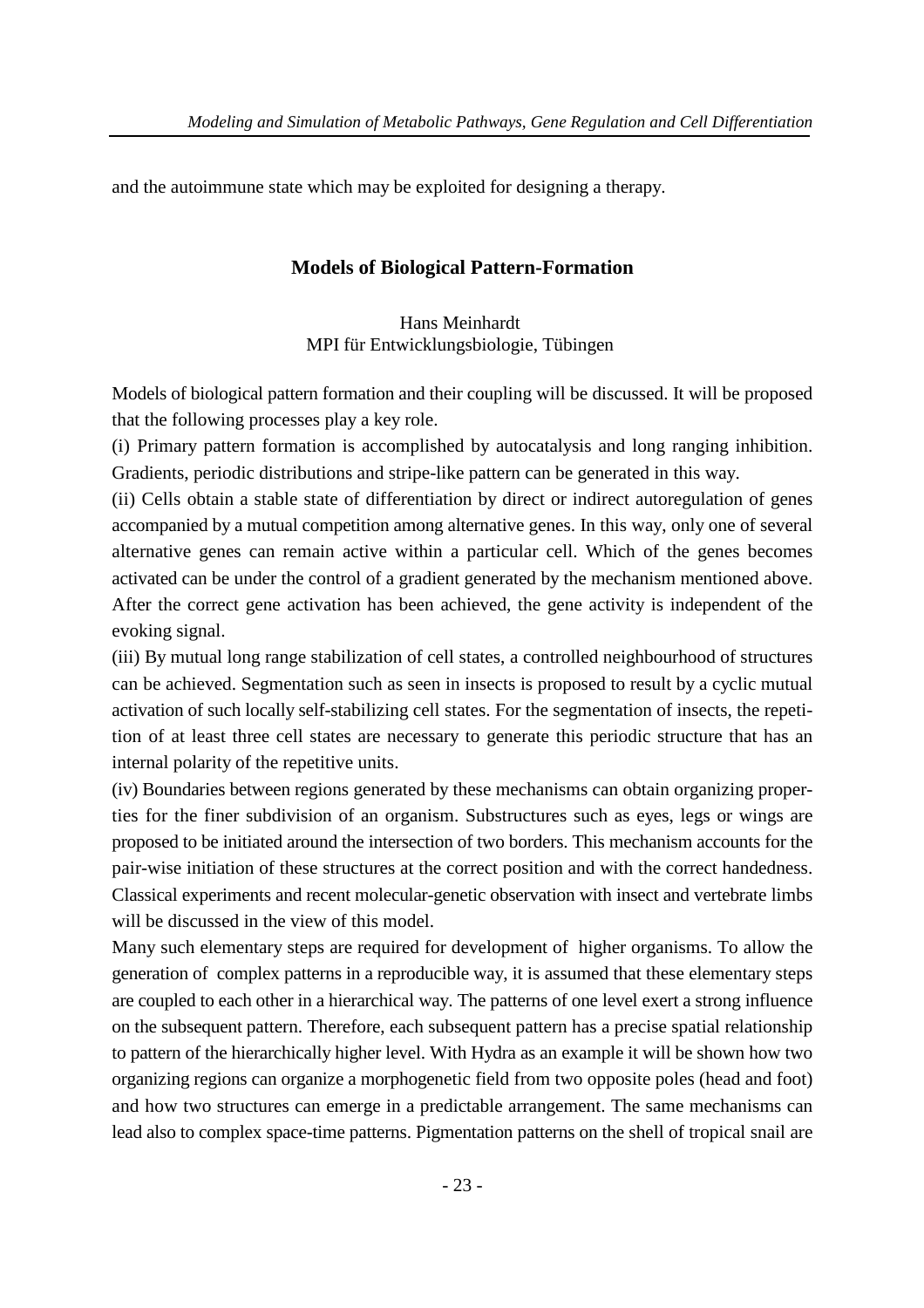given as examples.

The models are given as coupled non-linear differential equations. By computer simulations it is shown that their dynamic properties correspond to the experimental observations.

# **From Genomes via Protein Function to Pathways**

Peer Bork Max-Delbrück-Center for Molecular Medicine, Berlin-Buch and EMBL, Heidelberg

More than 80% of all known genes have at least one identifyable homologue in current databases, for the majority of them functional predictions are possible. However, they have to be done very carefully as both overprediction and missed functional indications hamper a more complex pathway analysis considerably.

With the progress of the genome sequencing projects, we are becoming able to compare the protein composition and to analyse the functional composition in different model organisms. Based on data from Mycoplasma capricolum, E.coli, H.influenza, yeast and that from higher eukaryotes, a picture of the drift of protein function from metabolism to regulation and communication can be observed. More "modern" eukaryotic proteins, involved in communication and regulation, tend to have a modular architecture, the complete elucidation of which require sophisticated analysis tools.

Comparative analysis also allows to trace the evolution of metabolic pathways by adding information about homology to each enzyme of a pathway. Evolution of pathways via gene duplications seems to be a frequent theme; however, there are enzyme families that seem to be inserted into different pathways. With the constraint of knowing the complete gene pool of an organism, comparative sequence analysis also can explain nutrient requirements and guides the prediction of novel pathways. As for most of the modular regulatory proteins pathways have not yet been identified, the focus is here a classification of the modules that leads, together with experimental work, to the identification of interaction partners as a first step in pathway identification.

# **Graphic Representation of Biochemical Pathways**

Gerhard Michal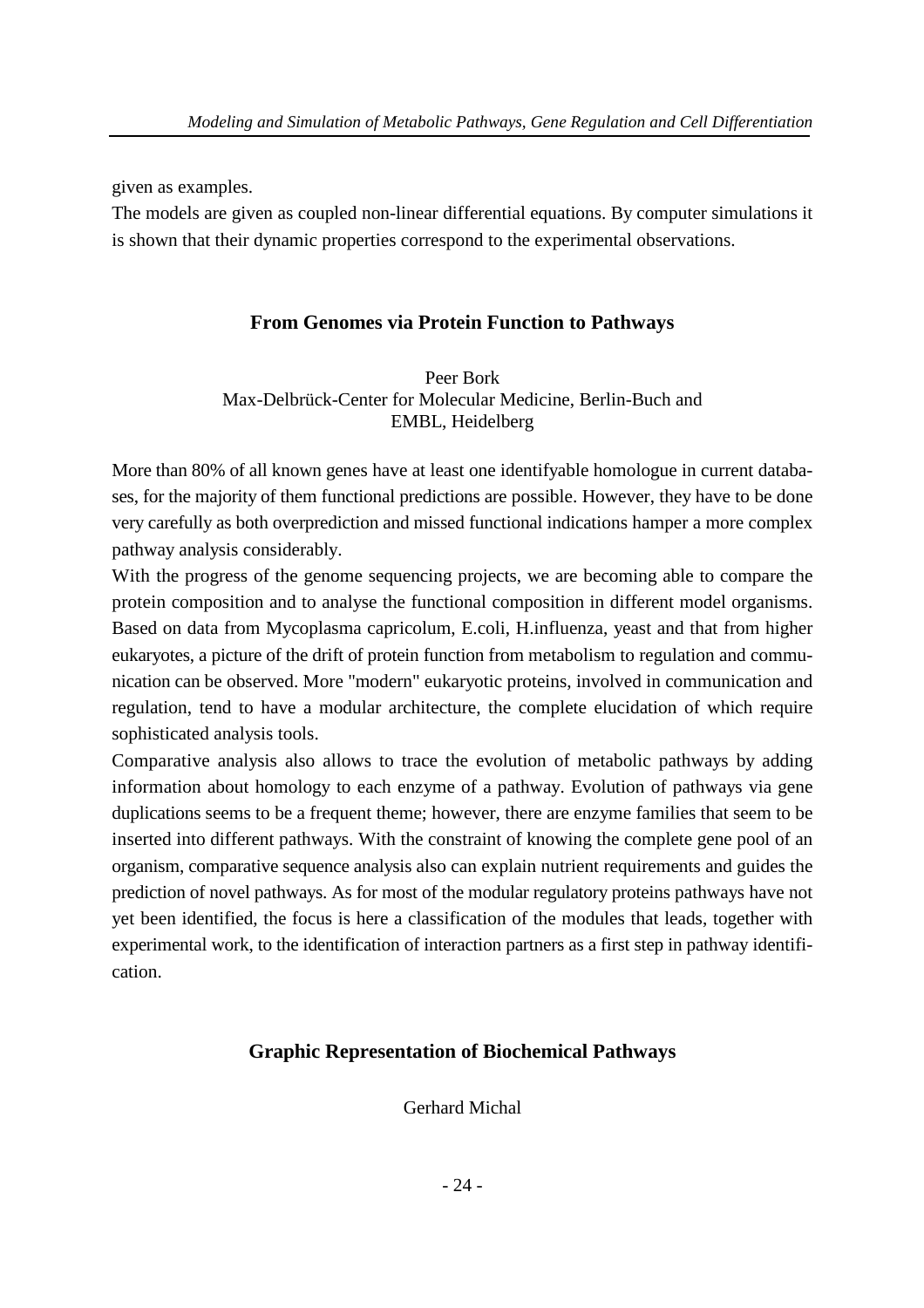Basic problems are dicussed, which arise during designing of metabolic charts (for example the 'Biochemical Pathways'chart, which is distributed by Boehringer Mannheim).

Verbal descriptions easily allow the emphasizing of certain aspects and putting aside others. Graphic representations result in higher compression of data and thus allow quick recognition of the essentials of a statement, but also of portions left off or dealt with in less detail.

The following aspects have to be considered:

- 3 dimensions of space
- the progress in time
- the variations among the kingdoms of biology, orders, families etc.
- the variations within an individual: between organs, at various stages of life, nutri tional changes etc.
- regulation of biological activity, especially
	- \* by changing the amount of enzymes (during transcription, translation or by degradation)
	- \* by changing the activity of enzymes (by activation or by inhibition via different mechanisms or by degradation).

In case of printed material, this has to be shown in only 2 dimensions. Some help can be obtained by graphic means (colors, line shapes etc.). Computers are less restricted.

The 'language' (style of representation) depends on the kind of readers addressed. Chemical formulae show a high degree of abstraction. More recent developments require additionally indicating biological structures. Usually, full detail of these structures distracts from the reactions, but some resemblance to them is helpful. There is also the task of distinguishing between the various types of regulation. Unless one can devote a special drawing to it, one has to resort to graphic means (color, dashed vs. solid lines etc.). Finally, didactic aspects should be considered carefully in order to improve legebility.

All these aspects have to be adapted to the general scope of the task (overall or detailed representation, available space etc.).

The rules differ by the means employed (wallchart, books, computer representation). The first two ones are more useful for an overall survey, the latter one for going into more detail.

#### **Grammatical Formalization of Metabolic Pathways**

Ralf Hofestädt

Department of Medical Informatics, University of Leipzig Department of Computer Science, University of Koblenz-Landau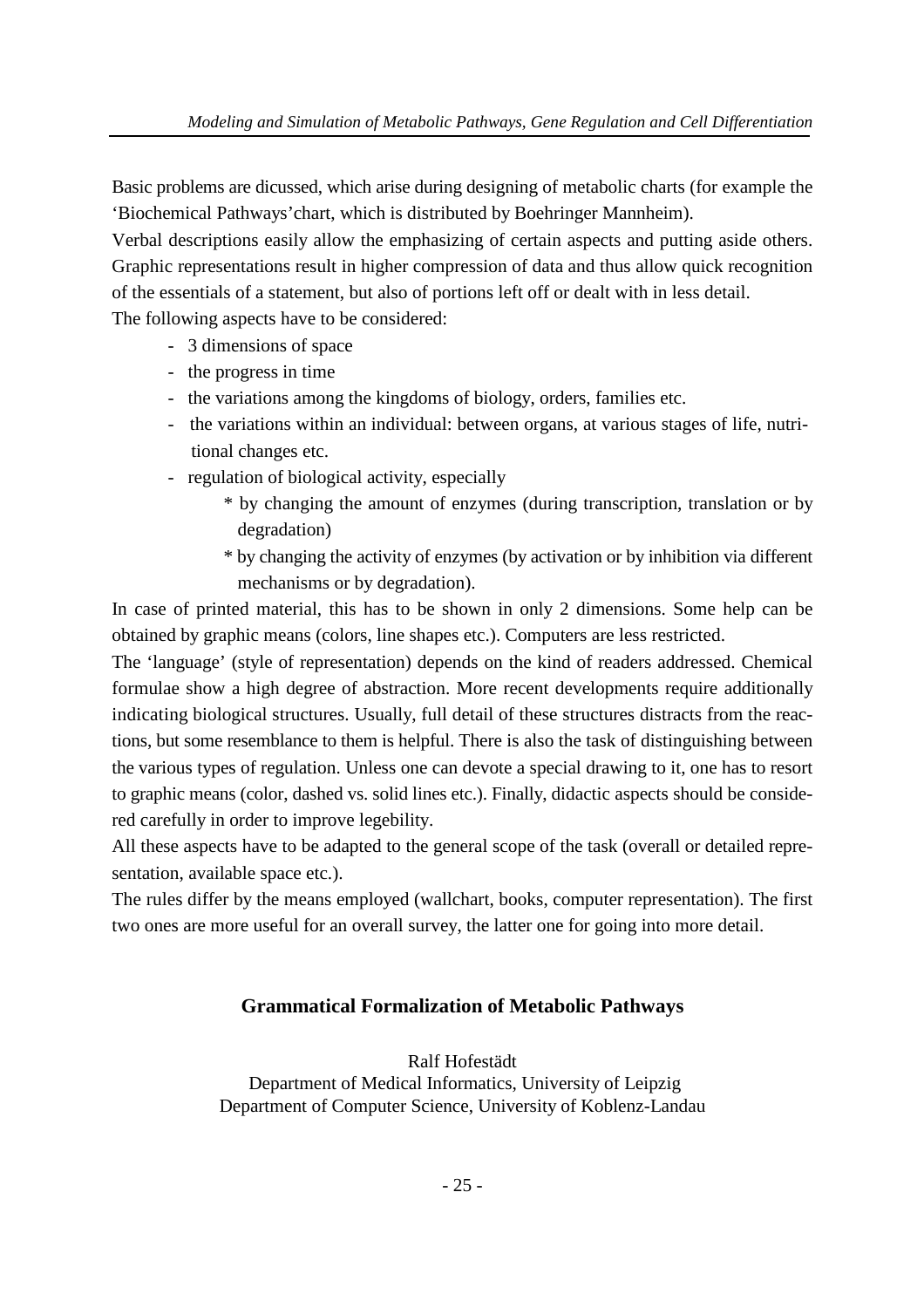Biotechnological methods allow the analyzing of biochemical processes. Enzymes are biosynthetic products of specific structure genes, which catalyze biochemical processes. Metabolic pathways are cascades of biochemical reactions, which can interact and create complex metabolic networks. Analyzing and synthezising of metabolic networks is the main aim of the new research field of metabolic engineering. A fundamental element for the realization of metabolic engineering is the implementation of integrative information systems, which represent genes, enzymes, and metabolic pathways. Moreover, modeling of metabolic processes in combination with such information systems will be the basic tool for metabolic engineering. Therefore, dynamic models are important, which allow the implementation of useful interactive simulation programmes.

In the research area of modeling metabolic processes different models are discussed. Abstract models are based on binary automata or logical approches which allow the qualitative discussion on an abstract level. Analytical models are based on the usage of differential equations which allow the exact simulation of concentration rates. However, the simulation of kinetic effects is possible. The disadvantage of this approach is the effort of the computational complexity and the fact that concentration rates are not available nowadays. Discrete models allow the qualitative modeling of metabolic networks and are based on the theory of formal languages, automata, graph theoretical approaches, and methods of artificial intelligence.

The aim of our work is to develop a new concept for the modeling and simulation of metabolic processes. Therefore, we defined a grammatical formalization. In this talk we present this new method which represents the first method for the interactive modeling and simulation of complex metabolic processes. The approach is important in the research field of metabolic engineering, because analysis of metabolic pathways is becoming more and more importance in biomedicine and biotechnology. The reason is that genetic defects cause diseases and must be identified. An important application is the detection of metabolic bottlenecks because such configurations signal specific concentration rates, which are based on genetic defects.

#### **Encyclopedia of E. coli Genes and Metabolism**

#### Peter Karp SRI International, AI Center, Menlo Park

EcoCyc is a knowledge base of E. coli genes and metabolism that runs on Unix Workstations, and through the WWW (see http://www.ai.sri.com/ecocyc/ecocyc.html). Its graphical userinterface creates drawings of metabolic pathways, of individual reactions, and of the E. coli genomic map. Users can call up objects through a variety of queries (such as retrieving an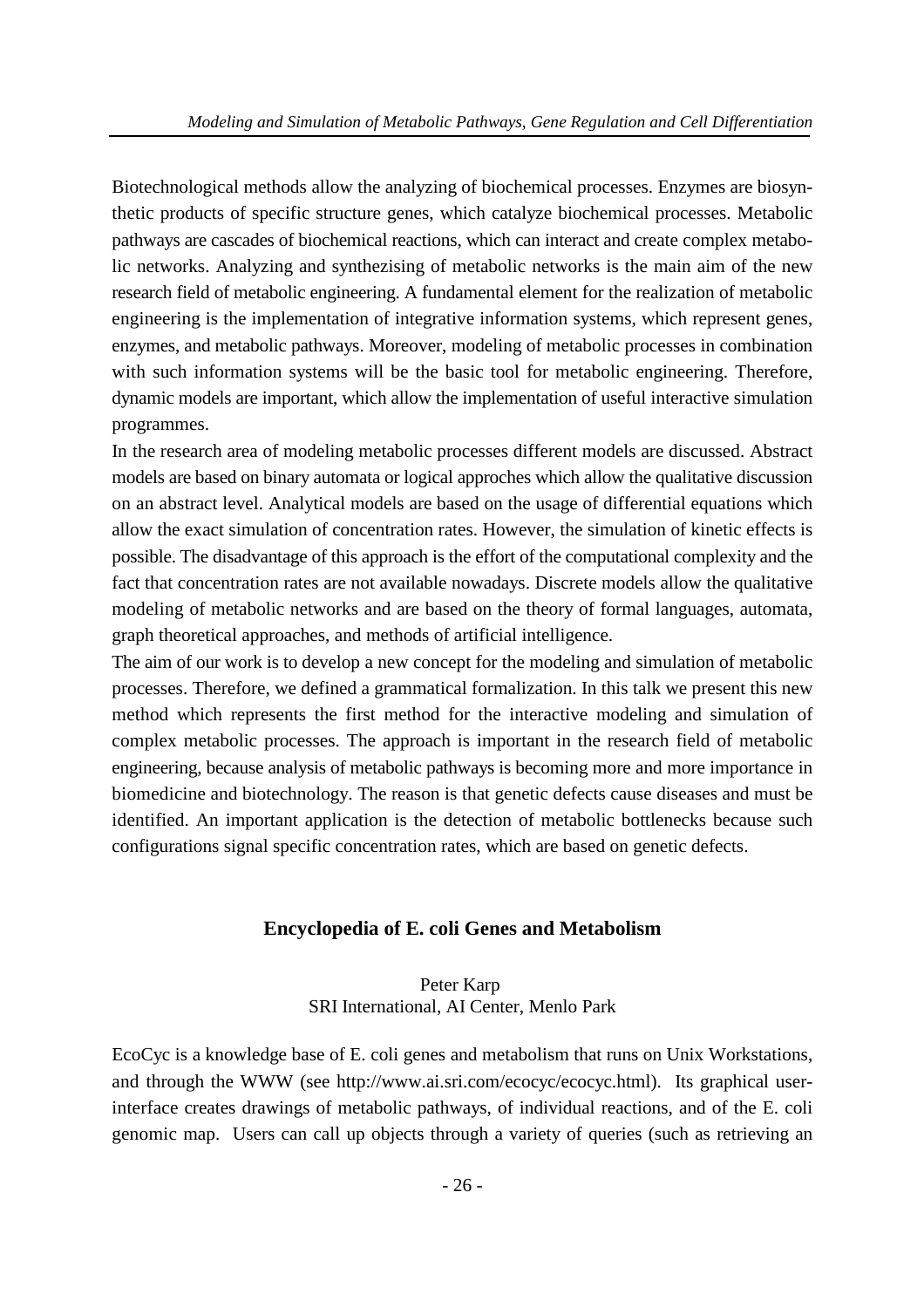enzyme by a substring search), and then navigate to related entities shown in the resulting display window. For example, a user could zoom in on a region of the genetic map, click on a gene to obtain detailed information about it, and then navigate to the enzyme product of the gene, and then to the metabolic pathway containing the enzyme.

Metabolic pathway drawings are produced automatically, and can be drawn in several styles, such as with compound structures present or absent. The EcoCyc knowledge base currently contains information about 100 metabolic pathways, 300 enzymes, 580 enzymatic reactions, 1200 metabolic compounds, and 2500 E. coli genes. It will eventually contain information about all pathways, enzymes, and reactions of E. coli metabolism. EcoCyc contains extensive information about each enzyme, including its cofactors, activators and inhibitors (qualified by type), subunit composition, substrate specificity, and molecular weight. Individual values in the knowledge base are extensively annotated with citations to the literature, as are comment fields.

# **Causal Probabilistic Networks as a Tool for Representation of the Knowledge of Inborn Errors of Metabolism**

U. Mischke, G. Frauendienst-Egger, F.K. Trefz Children's Hospital Reutlingen, Medical School of the University of Tübingen (Sponsored by the German Ministry of Science and Technology grant MEDWIS A40)

In our project we have been developing a knowledgebased system for the diagnostic support of inborn errors of metabolism (KBS-DIAMET). Inborn errors of metabolism are heretical diseases. Each single disease is very seldom, but all together they are quite frequent.

Even for a specialist it is difficult to know each disease, but a fast precise diagnosis is necessary, as most clinical signs could be avoided by a special dietary treatment. The knowledge about inborn errors of metabolism is very uncertain, because it is difficult to obtain statistic as the patients are spread world wide. Additionally, the knowledge is very dynamically increasing, the progress in biochemical and genetic diagnostic procedures leads to 10-15 new diseases found every year.

We decided to use "Causal Probabilistic Networks" (CPN) to structure this knowledge. CPN are based on the Formula of Bayes. Qualitatively a directed acyclic graph has been built, with the nodes representing medical entities and the edges describing their dependencies. The quantitative relationships have been scored with "extended linear models"(ELM). For ELM the assumption is made, that each parent-node has a defined impact onto the child node. Also it is required that all variables are either discrete or continuous and that they are normally distributed. The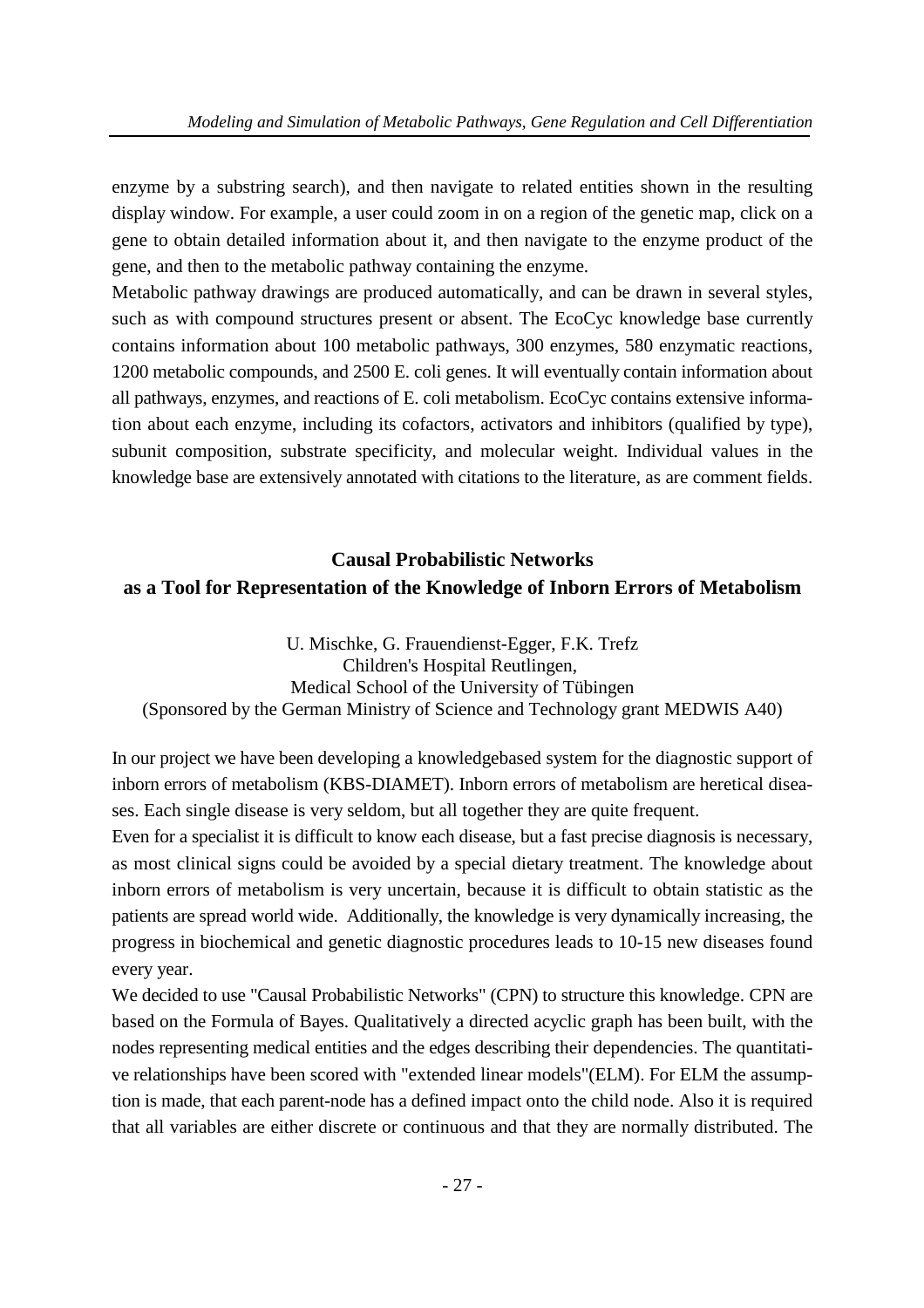problem was solved choosing adequate ranges and the resulting error was kept small.

Mainly we chose CPN together with ELM for our system, because this is a tool handling uncertainty which is highly orientated towards the thinking processes of the physicians. Also it remains consistent if new diseases are added into the network.

We developed a network (about 120 nodes) dealing with all diseases resulting in hyperammonemia. This was implemented into the expert system shell "HUGIN". Via dynamic data exchange HUGIN was connected to EXCEL. In close co-operation to the physicians we constructed an user-interface. A first internal validation showed a good functionality of the system, diagnoses are found with a high probability.

We plan to complement the prototype towards hypoglycemia and lactic acidosis in future. For this we want to give extern experts the possibility to include their knowledge. Secondly the facilities for decision support should be included into the system. A database will be constructed for saving and updating the knowledge and last but not least an extern evaluation will be necessary.

## **Sequencing and Analysis of the Sulfolobus solfataricus P2 Genome**

Christoph W. Sensen (principal investigators: Robert L. Charlebois, Mark A. Ragan, W. Ford Doolittle) National Research Council Institute for Marine Biosciences

The Sulfolobus genome project is the only all-Canadian genome sequencing project set up to determine the entire DNA sequence (3.1 Mbp) of an organism. The sequence of the crenarchaeote Sulfolobus solfataricus P2 is obtained on a cosmid by cosmid basis using automated sequencing techniques. The sequencing strategy allows us to analyze clean sequence in contigs at least 40 kbp long. The size of the cosmid inserts allows a good quality control of the sequence assembly. To date, about 25% of the Sulfolobus genome has been sequenced by the Canadian team. The sequence data produced by the genome project are used to develop tools for automated computer analysis of entire genomes in collaboration with computer scientists from various institutions. The most significant collaboration is with Dr. Terry Gaasterland from the Argonne National Laboratory. The goals of her research are presented in a separate abstract in this abstractbook.

#### **Modeling Metabolic Pathways with Incomplete Information**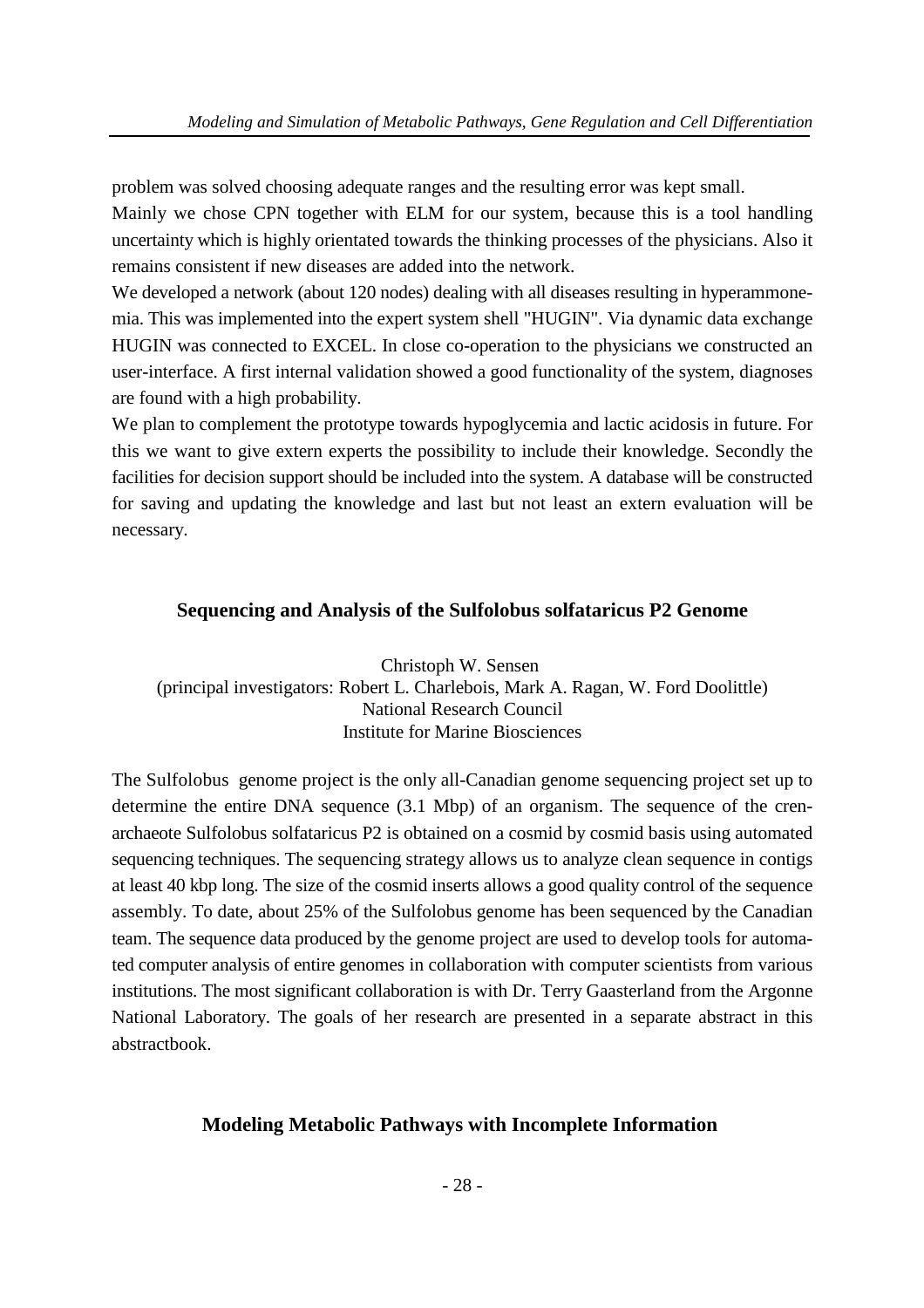Michael Mavrovouniotis Chemical Engineering Department and Council on Dynamic Systems and Control Northwestern University

A set of techniques for the qualitative analysis of metabolic pathways are based on thermodynamic and kinetic limits.

In the first technique, thermodynamic bottlenecks are defined as those pathway sections that present thermodynamic obstacles to the flux. Distributed bottlenecks create obstacles through the combination of two or more marginally feasible reactions. An algorithm formally identifies all bottlenecks.

A second technique computes the necessary Gibbs energies for the thermodynamic analysis, through group contributions.

A third technique computes limits on enzymatic reaction kinetics, using limits from diffusion; thermodynamic constraints; and partial experimental data. This method can be used to interpolate or extrapolate kinetic measurements.

# **Sequence Interpretation and Metabolic Reconstruction in an Ongoing Sequencing Project**

Terry Gaasterland Argonne National Laboratory, Department of Computer Science University of Chicago

This year, 1995, we experienced the first fall genome sequence. Within three years, we anticipate not only Haemophilus influenzae, Mycoplasma genitalium but Solfalobus solfataricus, Escherichia coli, Methanoccocus janaschii, Methanobacteriom thermautotrophicum, Mycobacterium legrae, Richettsia prowazechi, Helicobacter pylori, and Saccharomyces cerevisiae.

Analyzing these sequences with today's tools against today's databases with today's understanding of domain motifs would take 3 people 1 year per megabase. Over the next years, the tools will change, improve and grow in number. The sequence databases continue to expand for both proteins and DNA.

The curation community pays close attention to serving tools and maintaining data. However, analysis of whole genomes has remained a human (super human!) task.

MAGPIE (Multipurpose Automated Genome Project Investigation Environment) provides sequencing projects with a data collection manager and a logic-programming based automated reasoning environment for maintaining. The emerging picture of a genome. Automated decisions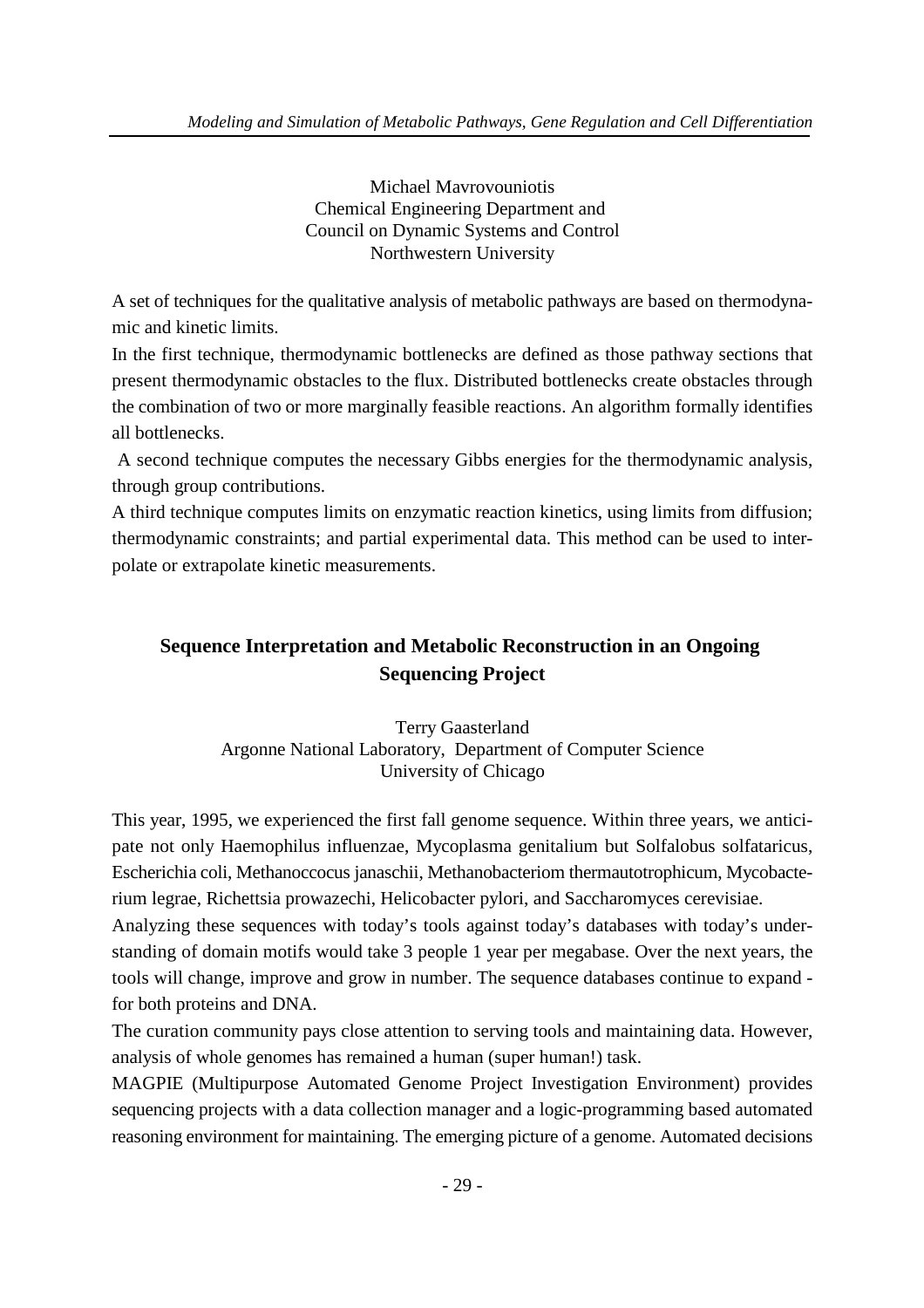and organization lay on top of hierarchical navigable evidence for genome sequence features. Reconstructing the metabolism of an organism is an essential module of genome sequence interpretation. MAGPIE provides the basis for feeding the reconstruction - a list of enzymes together with confidence levels and phylogenetic distances. A reconstruction engine (joint with Ross Overbeek and Eugeni Selkov) uses the MAGPIE output together with EMP (Selkov's Enzyme and Metabolic Pathway database) to generate reconstructed primary metabolism as interconnected, possibly disjoint, topolares - ripe for further investigation.

## **An Object-Oriented Approach to the Modeling of Bacterial Metabolism**

G. Breuel, A. Kremling, E.D. Gilles Institut für Systemdynamik und Regelungstechnik University of Stuttgart

One of the objectives of mathematical modeling and dynamical simulation of bacterial metabolism is the development of computational and theoretical techniques, which determine behavior patterns and dominant mechanisms of a biochemical system. Different parts of the metabolism are understood very well from a biological point of view.

A smaller number of mathematical models describing certain metabolic pathways or the expression of a specific operon can be found in literature. Considerably less attention has been given to the modeling of the whole metabolism as a collection of interacting subsystems. Some of the main reasons for this are, that the available knowledge is usually sparse, uncertain and often only qualitative.

To overcome these problems metabolic knowledgebases have been constructed by different research groups (e.g. ECOCYC). Besides these knowledge bases, novel modeling and simulation languages have been developed to support the modeling of systems in chemical engineering (e.g. MODEL.LA) and biology (e.g. METASIM).

These systems employ a decomposition and a structuring of the modeling knowledge for the specific application area.

They rely on concepts of object-oriented programming to facilitate the development, maintenance and reuse of mathematical models. Another object-oriented approach for the mathematical modeling of chemical engineering processes was developed by Marquardt, Gilles et. al. In comparison to other approaches, this concept contains a more thorough structuring of the modeling knowledge of the application area. In our approach this concept was modified and extended to cope with the domain specific issues of biological and biochemical systems. The most important step towards the development of a modular structured concept to the modeling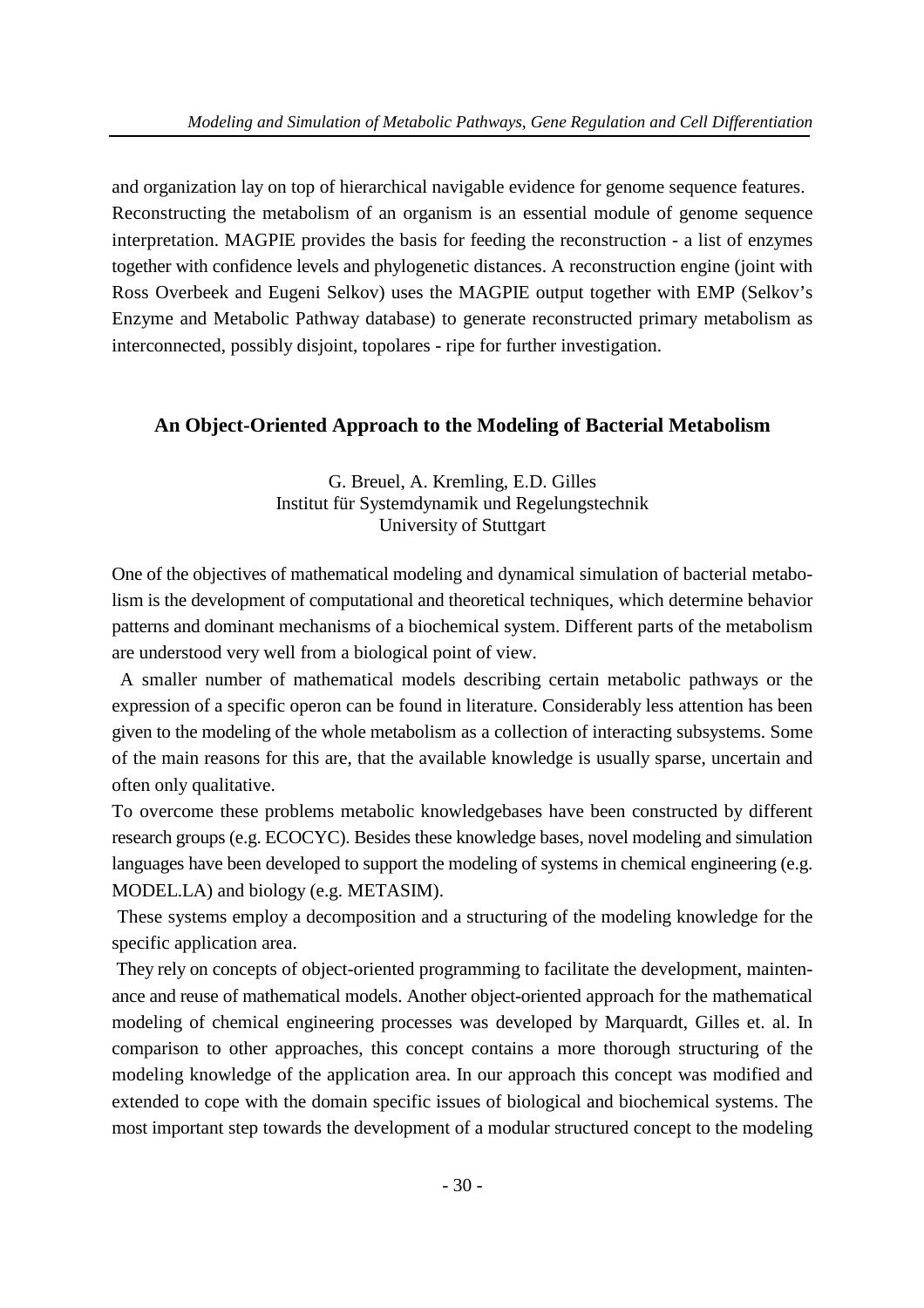of bacterial metabolism is the structuring of the available biological and genetic knowledge. To model the dynamical behavior of bacterial metabolism, the metabolism is considered as two coupled and interacting networks. In a decomposition of the two network modeling objects are introduced. The introduced modeling objects only imply the structural aspects of metabolic processes. Behavioral modeling objects are introduced to describe the behavior of any structural modeling object (e.g. reaction kinetic).

Consequently, a behavioral modeling object is always directly linked to a structural modeling object. The ideas presented in this contribution can be seen as a first step towards the development of an object-oriented representation of the introduced modeling objects in a data model for the application area of bacterial metabolism.

#### **The Structural Design of Glycolysis, Kinetic and Thermodynamic Constraints**

Reinhart Heinrich Department of Theoretical Biophysics Humboldt - University Berlin

There exists a rather large number of models dealing with the simulation of the dynamics and the elucidation of control properties of glycolysis. In these investigations the stoichiometric coefficients which define the topology of enzymic networks and the kinetic constants of enzymes are considered as given parameters and it is not attempted to give any explanation for the observed values. In the present study it is theoretically analyzed whether the structural design of contemporary glycolysis may be explained on the basis of optimization principles originating from natural selection during evolution.

Particular attention is paid to the problem how the kinetic and thermodynamic properties of the glycolytic pathway are related to its stoichiometry with respect of the number and location of phosphorylation and dephosphorylation sites. Phosphorylation by inorganic phosphate as well as by ATP is taken into account. The mathematical analysis of an unbranched chain shows that the requirement of high ATP producing rate favours a structural design which includes not only ATP producing reactions (P sites) but also ATP consuming reactions (C sites). It is demonstrated that at fixed overall thermodynamic properties of a chain the ATP production rate may be enhanced by optimizing the location of the coupling sites as well as by kinetic optimization. The ATP production rate is increased if the C sites are concentrated at the beginning and all the P sites at the end of the pathway. A maximum is achieved in dependence on the number of coupling sites. It is analyzed how the optimal ATP production rate depends on the total number of steps of an energy converting pathway. In extended version of the model the effects of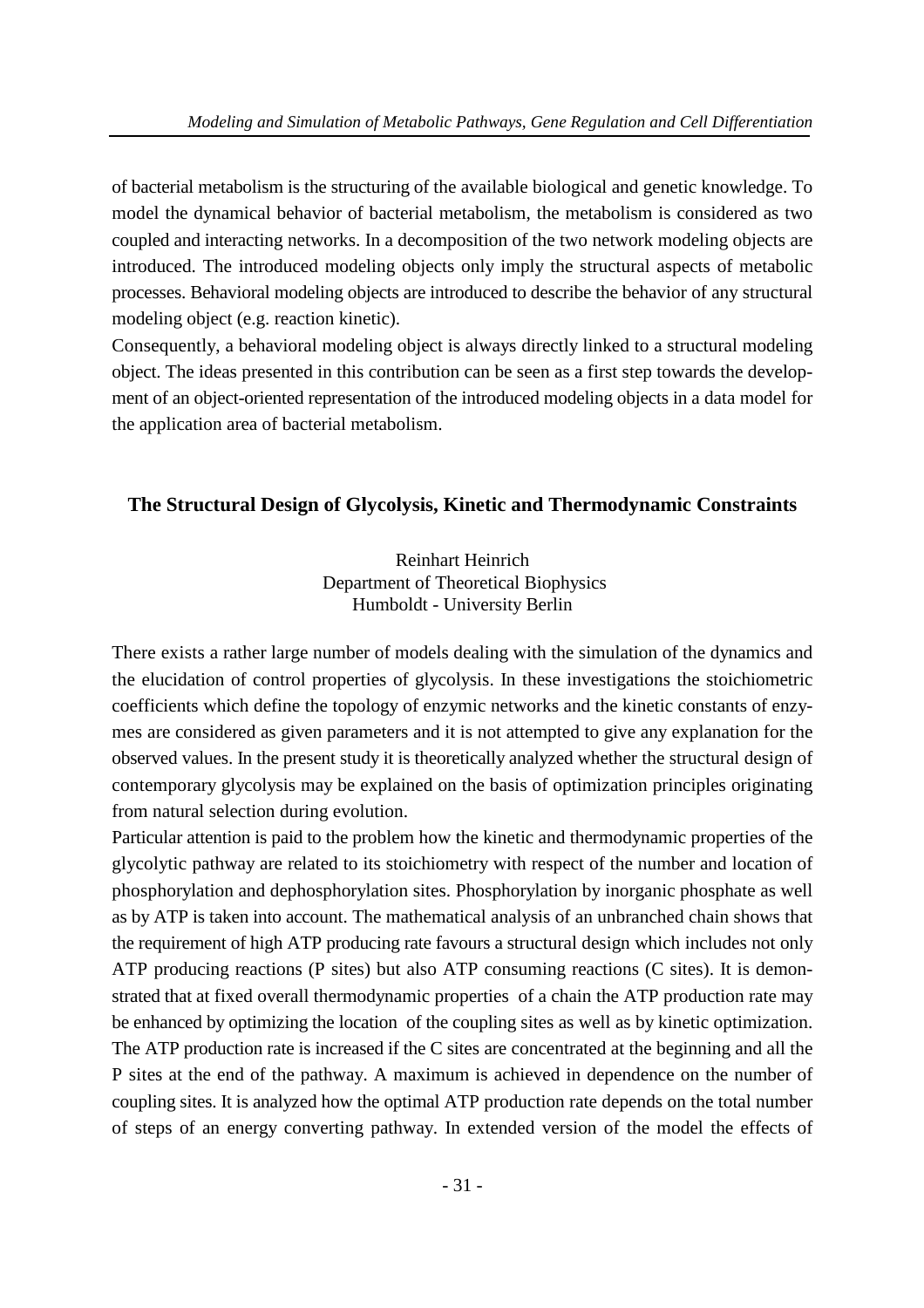internal feedback regulation, of variable enzyme concentrations and of a splitting of C6 compounds into two C3 compounds, which in glycolyis takes place at the aldolase reaction, are taken into account.

The theoretical results for optimal states which are in general agreement with the structural properties of contemporary glycolysis are compared with those for non optimized states. Of particular theoretical interest are hypothetical pathways owning an "antiglycolytic" design with a reverse location of ATP consuming and ATP producing reactions compared to glycolysis. Several combinatorical problems concerning the toal number of different stoichiometric designs are solved.

# **Introduction to Metabolic Control Theory**

Daniel Kahn Biologie Moléculaire des Relations Plants-Microorganisms INRA - UNRS, Castanel-Blozan

Metabolic control theory is a mathematical formalism which allows the computation of systemic sensitivities ("control coefficients") in terms of network structure and enzyme sensitivities ("elasticity coefficients").

Complex systems can be approached by decomposing them into smaller modules, provided moiety conservation cycles are confined within the modules. Control of the entire system can be calculated in terms of the control within each module and interactions between the modules.

Modular decomposition of complex systems appear particularly relevant to the study of the regulation of gene expression and of regulatory cascades. However experimental methodology needs considerable improvement before we can reach a reliable quantitative description of regulatory networks.

# **Modern Developments in Metabolic Control Theory**

Stefan Schuster Department of Biology Humboldt - University Berlin

The basic quantities of Metabolic Control Theory are presented. In particular, the two distinct definitions of control coefficients (in terms of derivatives with respect to enzyme concentrations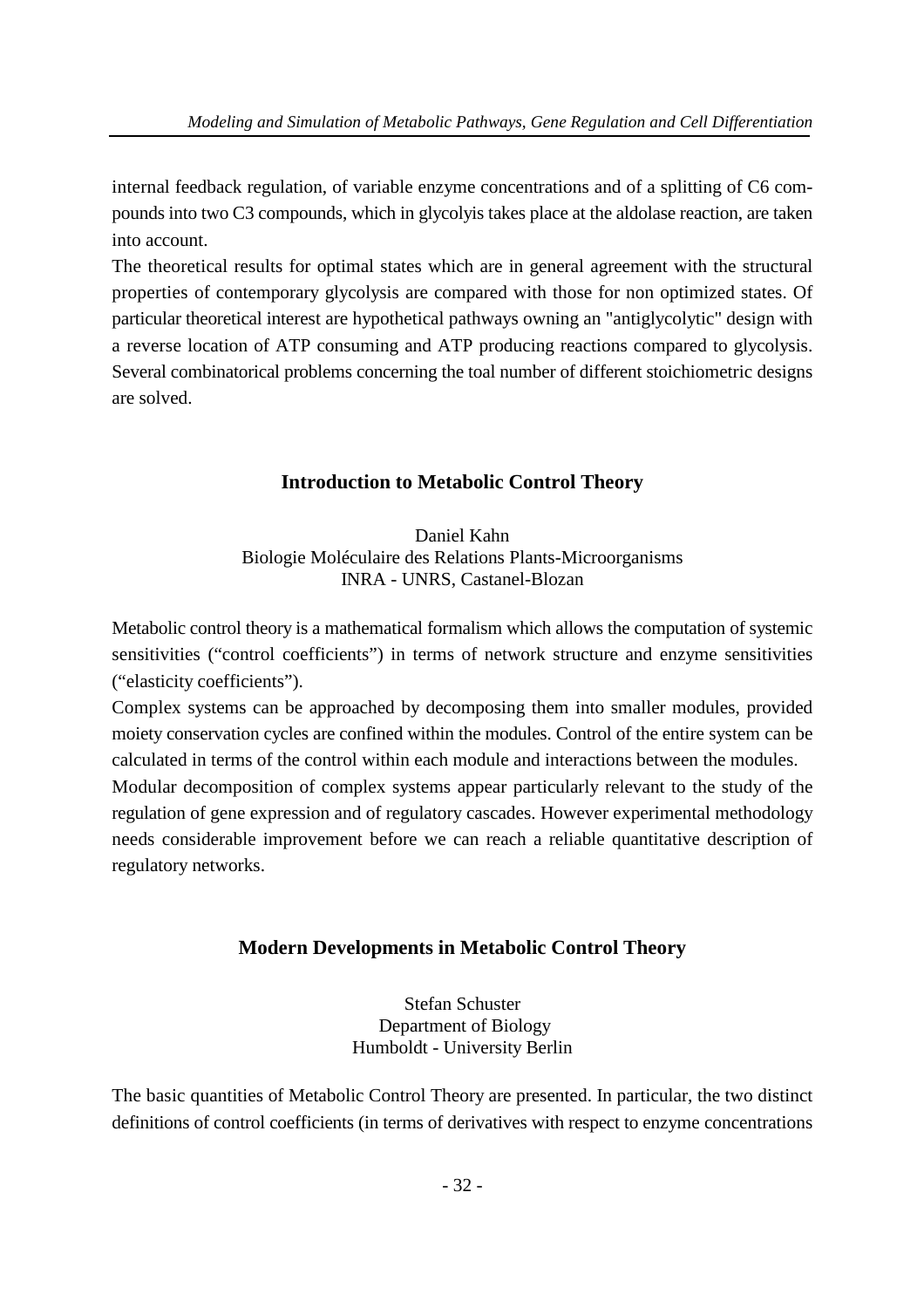and in terms of derivatives with respect to reaction rates) are compared, and the interrelations to response coefficients are discussed. The recently introduced co-response coefficients are shown to be independent of the enzyme subject to perturbation under certain conditions. The summation theorems of Metabolic Control Theory are valid whenever the control coefficients are independent of the choice of perturbation parameter, which is satisfied under weak conditions. Cases where these conditions are not fulfilled include dynamic metabolite channelling and moiety-conserved cycles together with high enzyme concentrations. The problems occuring in these cases can be resolved by using control coefficients with respect to elemental steps of enzyme catalysis. These coefficients have also turned out useful for showing that there are no completely rate-limiting steps in enzymatic mechanisms. Other modern developments in Metabolic Control Theory are briefly summarized.

# **Metabolic Network Dynamics Analysis as Tool of Metabolic Engineering**

Gregory Stephanopoulos Department of Chemical Engineering **MIT** 

Understanding the dynamics of metabolic pathways is an important step of metabolic Engineering, the directed and purposeful modification of metabolic pathways for the overproduction of metabolites. We present two paradigms of pathway dynamics and metabolic engineering: The first deals with the distribution of metabolic flux between competing pathways and factors affecting it. Using the tetrahydrodipicolineate brunch point of lysine biosynthesis as example, fluxes through the two competing pathways were analyzed in terms of  $H<sub>a</sub>D$  concentration variations as well as at varying enzymatic activities. It was determined that in-vitro kinetic data of the competing enzymatic reactions can provide valuable insights on the outcome of flux distribution as well as means by which the latter can be affected. Conclusions drawn from this example were applied to the analysis of the aspartyl-semialdehyde, hormoscrine and threonine branchpoints leading to metabolic modifications for the successful overproduction of lysine, threonine and isoleucine, respectively.

The second paradigm addresses the issue of control distribution of complex metabolic networks. Concepts of Metabolic Control Analysis have been extended to groups of reactions and systematically applied to the analysis of the control structure of the aromatic aminoucid pathway. Furthermore, the response of the pathway was studied to the manipulation of one or more of the constituent bioreactions. It was found that, although rather limited results are possible with the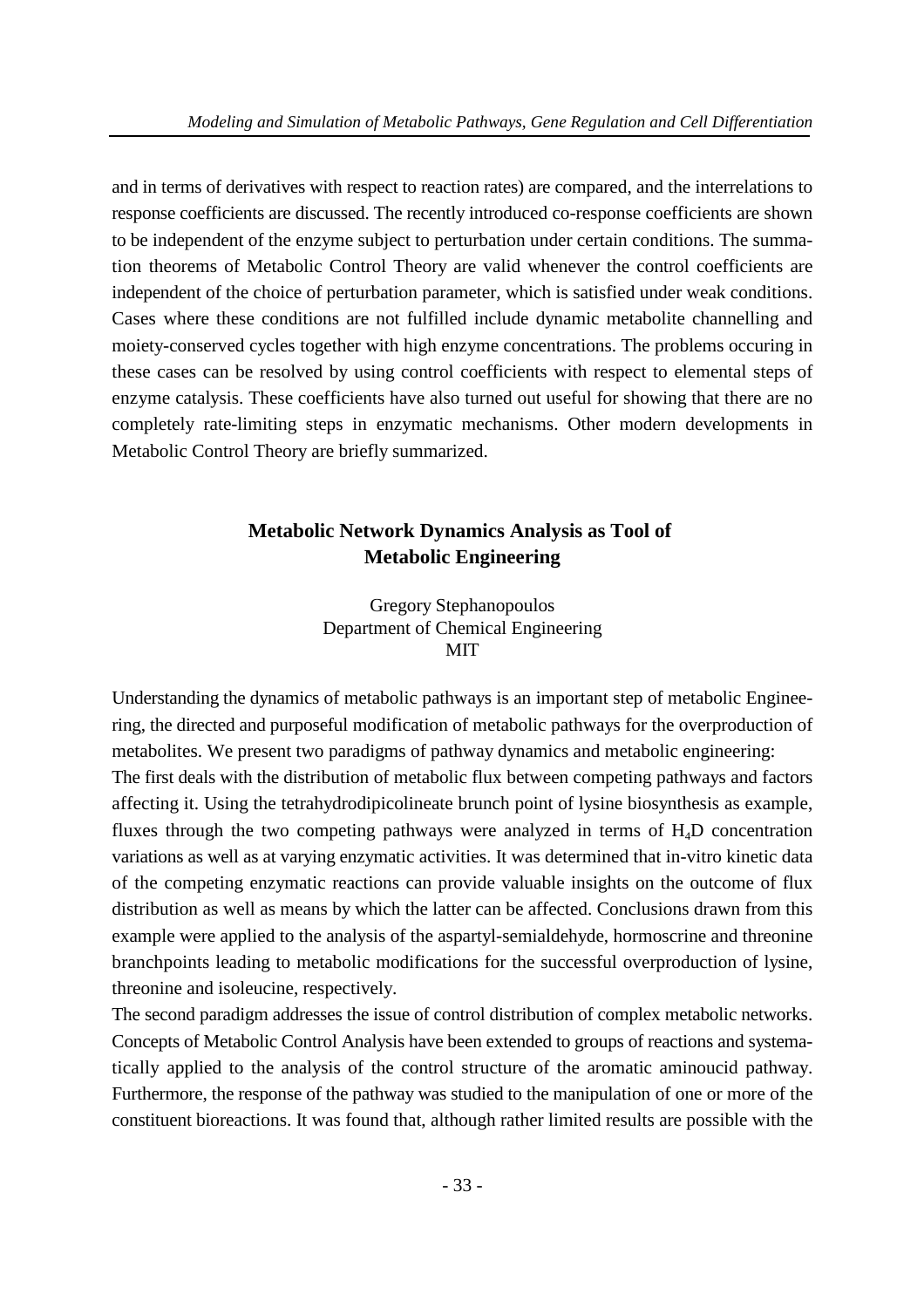modification of a single reaction, significant application of the overall network flux is possible with the proper modification of a small (2-3) number of reactions. Group MCA permits the implementation of these findings in the laboratory.

### **Dynamic Mathematical Models in Knowledge-Based Systems**

Bernhard Pohl Department of Hygiene and Microbiology University of Würzburg

Knowledge-based systems are computer programs which consist of a knowledge base and an (expert) system shell. The knowledge base is represented in a formal language, optimised for the specific problem, e.g. representation of physiological models or construction of text modules for output. The system shell comprehends more general functions as there are database, inference, explanation, and communication to the user. Knowledge base representation languages are often rule- or frame-based and then reflect algebraic equations. In this lecture it is argued that a modelling language for compartment (dynamic) systems should be included which are usually described in differential equations. Until now there is almost no knowledge based system shell which can deal with dynamic models - remember that an explanation function then is also required for dynamic models.

While algebraic equation knowledge uses forward- or backward-chaining inference in most cases, differential equation knowledge is applied for continuous simulation and parameter fitting algorithms. I expect that integration of dynamic models in knowledge based systems will greatly enhance development of knowledge based systems for medical applications.

# **Alignment Matrices for Modeling Complex Interactions between DNA and Regulatory Proteins**

Gerald Z. Hertz, Gary D. Stormo Department of MCD Biology University of Colorado

Using log-likelihood statistics to compare sequence alignments, we have been able to determine alignments from multiple, unaligned, functionally related, DNA and protein sequences. The scoring formula we have used previously does not allow for insertions and deletions in the alignments. We have now used large-deviation statistics to extend the scoring formula to allow for insertions and deletions. The insertion-deletion penalty of this scoring scheme depends exclusively on the observed alignment rather than on previous observations or the user's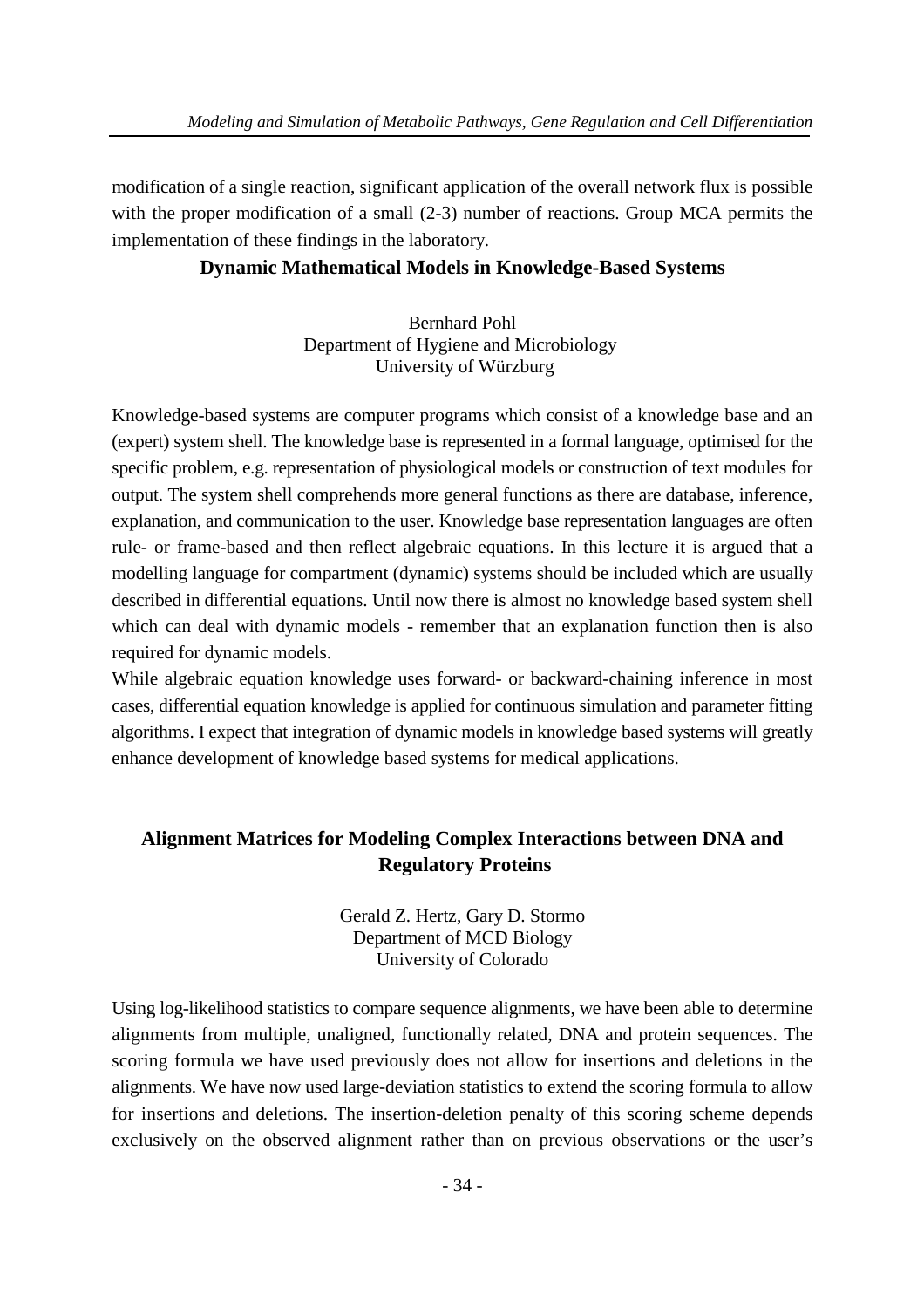intuition. We also describe how to incorporate correlations between positions of the alignment and describe the close relationship between our formulas and hidden Markov models. Finally, we present results of applying this new scoring formula to align a set of E. coli promoter DNA sequences to derive complex alignment patterns that can potentially be used to identify promoters in the E. coli genome.

# **Reasoning from Experiments to Causal Models in Molecular Cell Biology**

Jeremy Wertheimer Artificial Intelligence Laboratory MIT

I describe a system that represents and reasons about experiments and causal models in the domain of molecular cell biology. Given a description of an experiment, the system computes the ramifications of the experiment on the causal models of the relevant cellular mechanisms. The system can automatically generate causal diagram - of the type found in textbooks and survey articles - from descriptions of experimental data. These models can be used for mechanism-based retrieval of biological research articles. This research contributes a representation for experiments and causal models in molecular cell biology, and a set of inference methods for reasoning about these experiments and models.